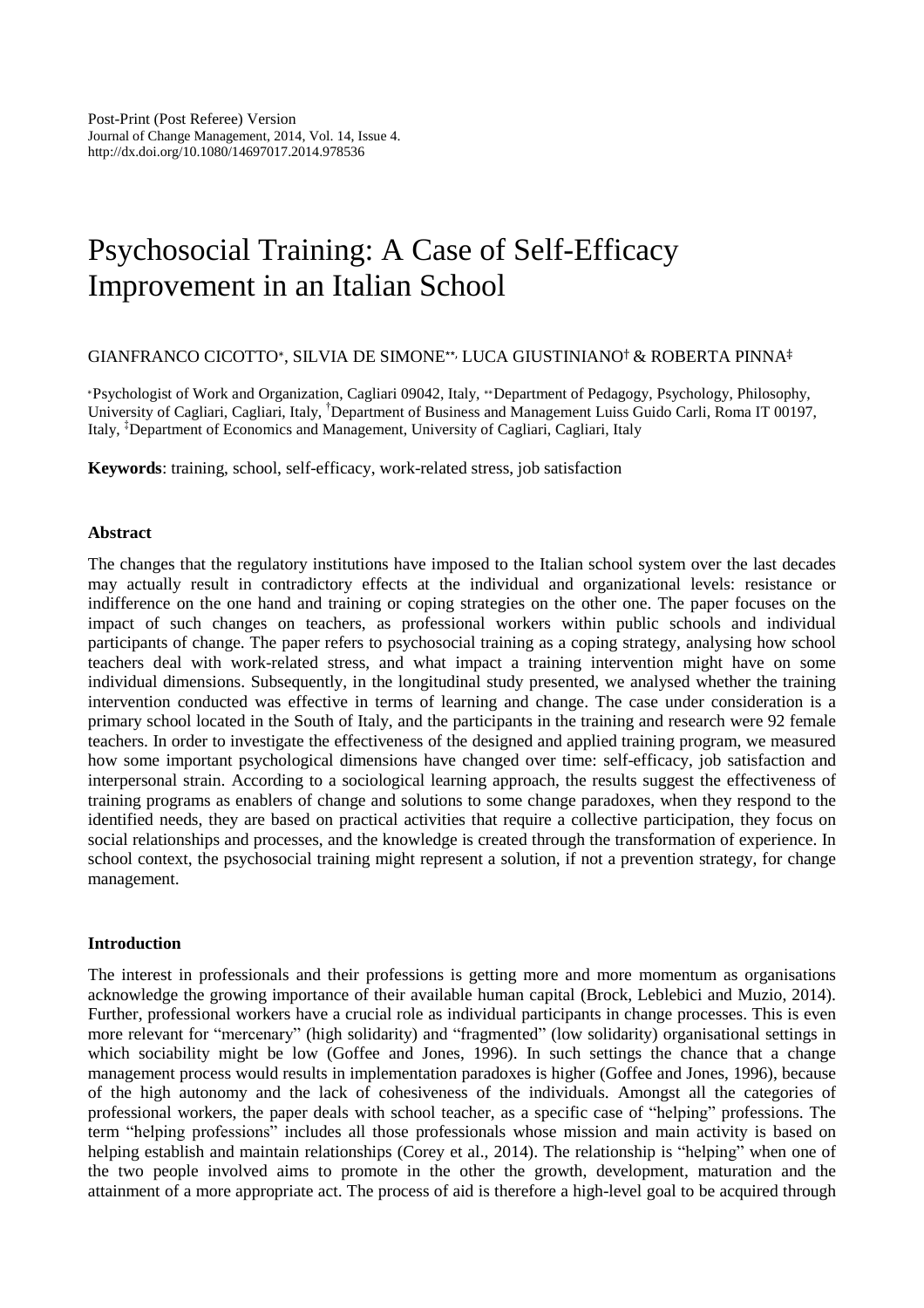a long path comparable to that of learning something: the art of knowing how to help. The helping professions include a wide range of professionals: social workers, nurses, doctors, teachers, psychologists, psychotherapists, and so on. This paper deals with Italian teachers who work in public schools.

The Italian school system has experienced relatively complex developments during the last decades, with most of the schools caught up in change paradoxes, in which the institutional 'general interest' logic was not consistent with the professionals' rationale, their needs and expectations. The choice of the professional group of teachers depends both on the many changes that have recently affected the Italian school system, and on the influence that this category of workers exerts on students. In other terms, on the one hand, in accordance with Muzio, Brock, and Suddaby (2013) we acknowledge the consideration that changes in the institutional setting do have an impact on individual professionals; on the other hand, we try to deepen the analysis of the motivational triggers that drive and guide them in their work, which in turn endorses students' motivation to learn (Atkinson, 2000). The teacher-student relationship does not represent a symmetric relationship, as it develops between two people with different characteristics, roles, knowledge and power, within a pedagogical context in which one individual is called to educate while the other is undergoing training. However, in recent decades, the definition of tasks and roles within the school context has been redesigned by the profound changes that have involved the figure of the teacher.

The advent of the computer age and the increasing demand for more important socio-educational, psychological, relational and management skills, for which the teacher has rarely received proper training and often remain confined to his or her initiative and its personal capacity, have certainly disturbed teachers' awareness of their professional skills. In addition, in many developed countries, the school environment has become increasingly multiethnic and multicultural. Furthermore, the numerous cultural exchanges enacted by globalisation, new policies for disability which have led to the inclusion of disabled pupils in the classes, the presence of an increasing number of single-parent families, and the constantly growing number of women being introduced into the workforce, all have burdened teachers with more responsibility for the education of students. Finally, the relatively low salary, the lack of career opportunities, and the often difficult relationship with colleagues, school directors, students and their parents, are factors that seem to justify a situation of general dissatisfaction for the Italian school teachers (Ichino and Tabellini, 2014).

Despite the existence of quite a significant amount of literature on teachers' work-related stress (Russell, Altmaier and Van Velzen, 1987; Greene, Abidin and Kmetz, 1997; Ritvanen, Louhevaara, Helin, Väisänen and Hänninen, 2006), and its relationship with their job performance and state of health (Kovess-Masféty *et al.*, 2006), there are only a very few studies that really assess the level of success of interventions aimed to tackle such phenomena through training (Kealey, Peterson, Gaul and Dinh, 2000).

After describing the main institutional reforms that the Italian educational systems have witnessed during the past 15 years, the paper will deal with the idea of work-related stress and how it can be tackled through training, taking the case of an Italian school as locus of empirical investigation. This paper is focused on training and changing, and presents a longitudinal analysis conducted in an Italian school which used training as a strategy for coping with inertia to change, with the non-banal challenge of "teaching to teachers". As results show, the paper reports a successful case of nurturing change for managing significant continuous change (Higgs and Rowland, 2000). After having put the subject of change in the general framework of the Italian school system, the paper introduces the stress-related impacts on teachers and, subsequently, presents the constructs analysed in the research. In such a context, the work-related stress is a way for assessing the existence of an implementation paradox. In details, although the institutional reforms introduced in the Italian school system where aiming at enhancing the level of work engagement of teachers, resistance, indifference or compliance against the imposed organizational changes (Ichino and Tabellini, 2014) were generally observed and reported in our study as phenomena linked to the work-related stress. Next, the paper investigates the aspects connected to the individual psychological reactions to training, then summarises the methods and results of its empirical investigation. The results report briefly on the attitudes and reactions of a teachers' sample and the effective production of learning / change, compared to certain important psychological dimensions (self-efficacy, job satisfaction and interpersonal strain). The discussion of the results enlighten that in such contexts, psychosocial training might represent a solution for dealing with implementation paradoxes.

## **The reform of the educational system in Italy and new skills of teachers**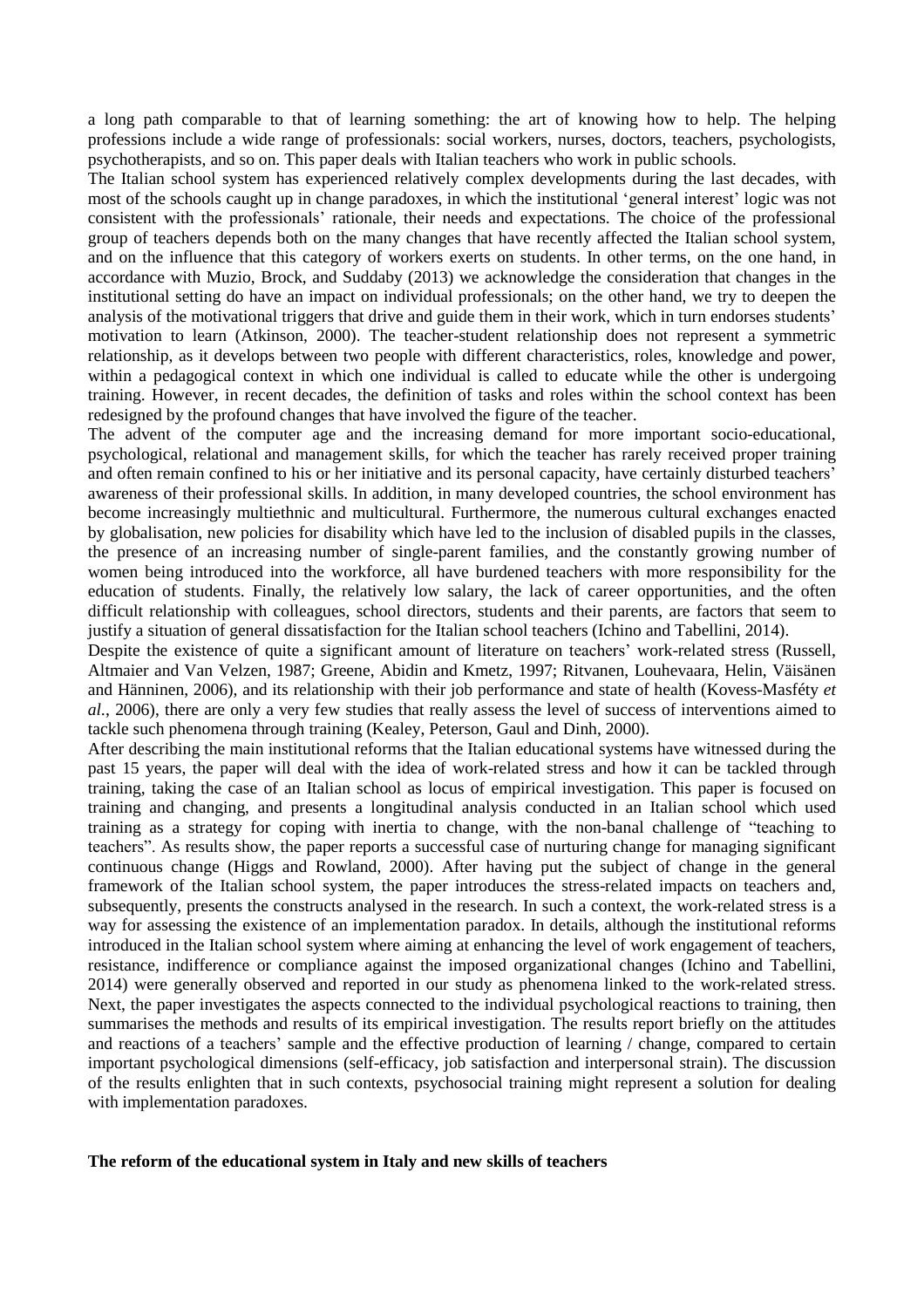Today, the Italian public schools are called to play a role more complex than in the past, as they are called to help young people to design a way of life, with a sense of contributing to the training of future citizens. It follows, therefore, that the traditional models based on the processes of knowledge transmission and the selfreinforcement of reiterative educational schemes, are always identical to each other and are no longer adapted to the new conditions of modern society. The Italian education system is the subject of an extensive restructuring process, not yet completed, in which two reformative principles operate simultaneously:

- subsidiarity, meant as the administrative decentralisation that has formed the educational and organisational prejudice towards the autonomy of educational institutions;
- consistency with the European guidelines, aiming to improve the general level of education by raising participation rates in training activities that focus on of the concept of life-long learning.

From 1 September 2010, for the first time in Italy, a comprehensive reform of the upper secondary schools was launched with the aim of creating greater flexibility and customisation of training (DPR 81/2009; DPR 89/2009; MoU MPO-MIUR 2012).

Hence, the spirit of the reform was in line with a search for greater clarity, and the aim of facilitating the choice of the course of study and to better address university education and the world of work. Among the strengths of the "new secondary education", there is definitely a closer link with universities and higher education, with the world of work (i.e., internships and project works) and with the territory (e.g., with the presence in technical and scientific committees, representatives of the business community in the area). Within this general framework, primary education plays a crucial role since learning is becoming increasingly more tied to the way the new generations learn through practical experience and cutting-edge practices and techniques with an enhanced use of laboratories, which make the school a centre of permanent innovation.

These changes have implied a critical redefinition of the teaching profession and the identification of skills needed to cope with these new tasks, mostly at the primary level (DM 249/2010). Nowadays, we are witnessing a profound transformation of the teaching profession, due to the changes of the institutional perspective in a post-bureaucratic fashion, and thrusts towards models of organisational and managerial professionalism. The processes of change are categorised into three levels. The first level concerns the enhancement of professional practice. The teachers have to operate in a variety of situations that are constantly changing. Skills and traits like adaptability, flexibility, and inter-relational dimension of the profession have acquired a major role in this regard. The second level concerns the transformation of the role of the teacher both "inside and outside the classroom". Teachers must increasingly assert a) forms of interconnection within the educational dimension, which are programmed both individually and together and then carried out in the classroom, and b) professional practices of the nature of design, evaluation and organisation, which have a cooperative nature and establish themselves outside the classroom. There is an increasing shift from an individualistic vision of the profession to a collective vision. The third level concerns the emergence of new organisational functions, particularly the roles of school autonomy in teaching and organisational coordination.

Although the extant literature has identified several models to describe the skills of teachers, all scholars agree on the fundamental principle that jurisdiction is constructed with practice, in local communities, and not according to predefined roles. The professionalism of teachers is derived from a set of cognitive, affective, social and instrumental abilities, as well as from the ability to be able to adapt quickly and flexibly to fluctuations. Further, as in many other similar fields (e.g. universities, teaching hospitals), some additional skills required to teachers can be related to: 1) their involvement in managerial and other administrative activities, including the relations with the students' families, 2) continuous education of themselves and the promotion of new learning tools and experiences for the students.

At European level, the key competencies for the quality of teaching are related to communication, logicalmathematical, the mastery of ICT, problem-solving skills, the ability to work in groups for the pursuit of a common goal, and the management and improvement of their own learning.

## **The risks from work-related stress for the teachers**

The radical changes that have affected the Italian school system in more recent times were aimed at the realisation of a more flexible way of organising the work of teachers and the management of human resources, making it more individual and more result-oriented. Together with this, the efforts were addressed towards the achievement of positive effects on health issues in the workplace or, more generally, on well-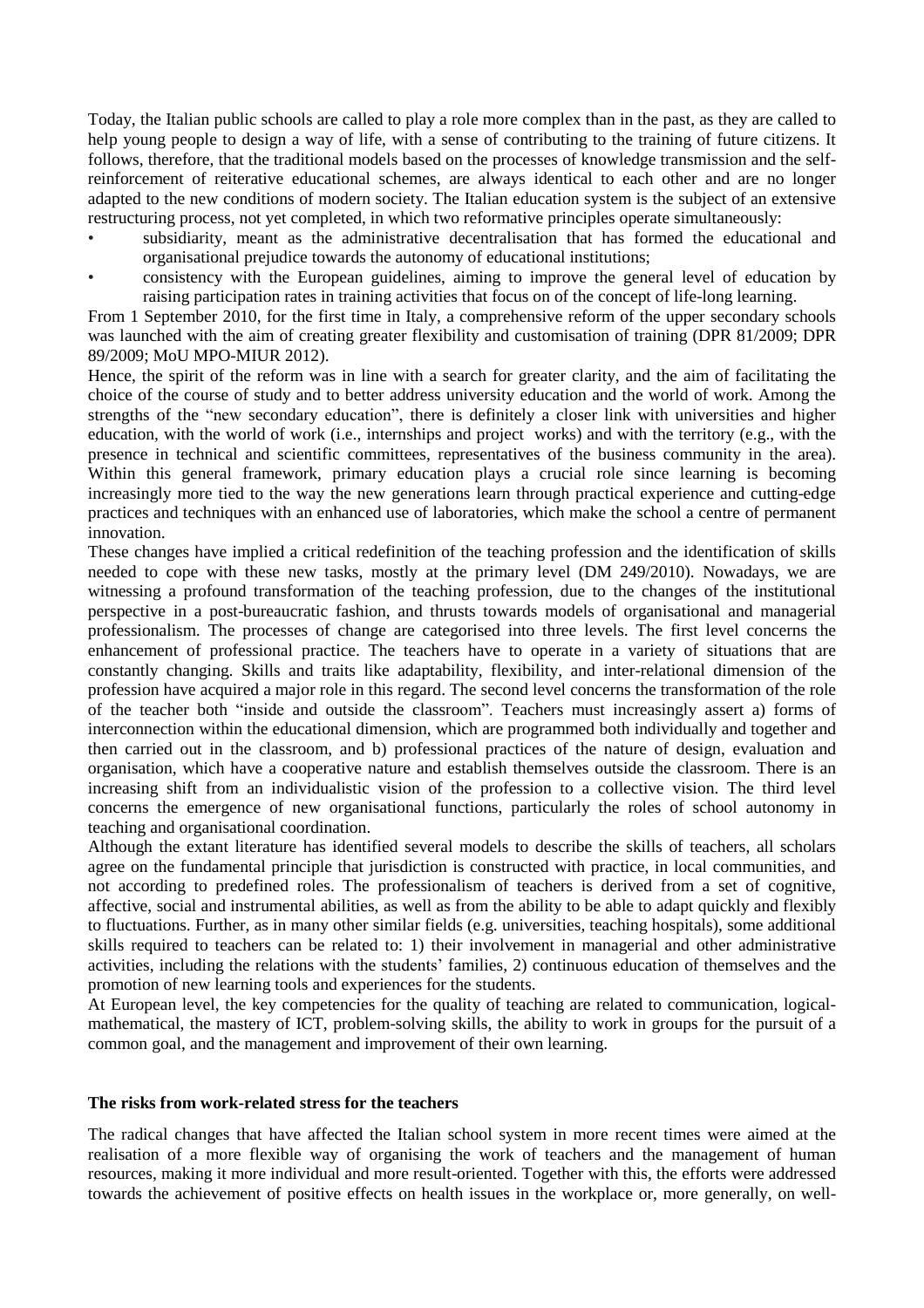being at work. For several years, psychology and occupational medicine have been dealing with diseases that may arise in the workplace and that may depend on the relationships between people. In particular, despite the large number of European documents dealing with the issue of the risks from work-related stress, the Italian legislation has delayed this matter and made it the subject of regulation as late as 2008, with the Legislative Decree No. 81/2008 – "The Code on Health and Safety Protection of Employees in the Workplace". More specifically, the Art. 28 reads: "The risk assessment should include [...] all the risks to health and safety [...] including those related to work related stress, according to the contents of the Europe Agreement of 8 October 2004, and those relating to workers in pregnant [...] as well as those related to gender, age, origin from other countries [...]" (Legislative Decree No. 81/2008, Art. 28).

The fact that the European and Italian national legislations have focused more and more on the wealth of psychosocial factors is related to the clinical risks that medicine and psychology have emphasised during the last decade. Accordingly, a higher level of social awareness has also pervaded the job design in all areas. The stress itself is not considered a disease; rather, it is a functional adaptation of organisms to the environment and its stressors. One of the most common definitions of stress speaks of adaptation syndrome for relatively nonspecific stress (stressor) of the stimuli (Selye, 1956). The adaptive response to stimuli can become dysfunctional – we speak in this case of distress or negative stress – because of the particular intensity of the stimuli, their duration in time, or the individual characteristics of the subject. People, in fact, can also withstand intense stress situations very well, provided that the stress is reduced over time. Among the employment sectors most affected by work-related stress, education is one of the areas at highest risk, as reported in literature. Starting from the work of Pithers and Fogarty (1995), different studies (Austin, Shah and Muncer, 2005; Johnson *et al.*, 2005) have confirmed that the teaching profession is subjected to numerous stressors. The nature of such stressors, both in general and with specific reference to the Italian school setting (Ichino and Tabellini, 2014), can be attributed to several factors relating to:

a) the characteristics of the profession (relationship with students and parents, large classes, the situation of insecurity, conflict between colleagues, constant need of renovation, the delegation from the educational part of the family in the face of the absence of working parents or single-parent families or extended, transition from individualism to teamwork);

b) the transformation of society towards a more multiethnic and multicultural lifestyle;

c) scientific evolution and the new technologies (particularly ICT);

d) the Italian school system reforms (workload, scarcity of resources).

From the point of view of organisational management, some signals can be kept under control and can show the presence of risk: high rate of absenteeism, turnover, high mobility; conflicts between operators, with students, with families; low quality performance.

The results obtained both from teachers and in other helping professions seem to show the need for organisations to implement educational training interventions, with the objective of achieving some form of stress prevention, by acting on the size of the personal, interpersonal, micro-environmental and organisational levels. In fact, organisations are called to go beyond the law or contractual requirements, to work on an organisational design that will help the individuals (teachers) find spaces and common meanings, share operational alliances and agree upon procedures, in order to preserve and promote personal and organisational well-being, and in turn, both the collective and the individual health.

In Italy, as a result of the Legislative Decree No. 81/2008, all employers should have a specific policy on work-stress issues for the management of the health of their workers. Work stress can be managed effectively by applying risk management assessment tools, which could enlighten the possible risks that the work environment might generate, and the specific hazards it might to cause to employees. Several studies have investigated which typologies of intervention are most appropriate to reduce work-related stress (Van der Klink, Blonk, Schene and van Dijk, 2001), and have explored the effects of interventions to reduce workrelated stress on the health (Arnetz, Arble, Backman, Lynch and Lublin, 2013). For some time, teachers' work-related stress (Russell, Altmaier and Van Velzen, 1987; Greene, Abidin and Kmetz, 1997; Ritvanen, Louhevaara, Helin, Väisänen and Hänninen, 2006) and its relationship with their job performances and state of health (Kovess-Masféty *et al.*, 2006) have also been investigated. However, there are very few studies that really assess the level of success of interventions (Kealey, Peterson, Gaul and Dinh, 2000).

# **Psychosocial training**

The psychosocial training is a useful tool in the implementation of change management processes, also in schools. As supported by the policies of many countries, the promotion of professional teachers'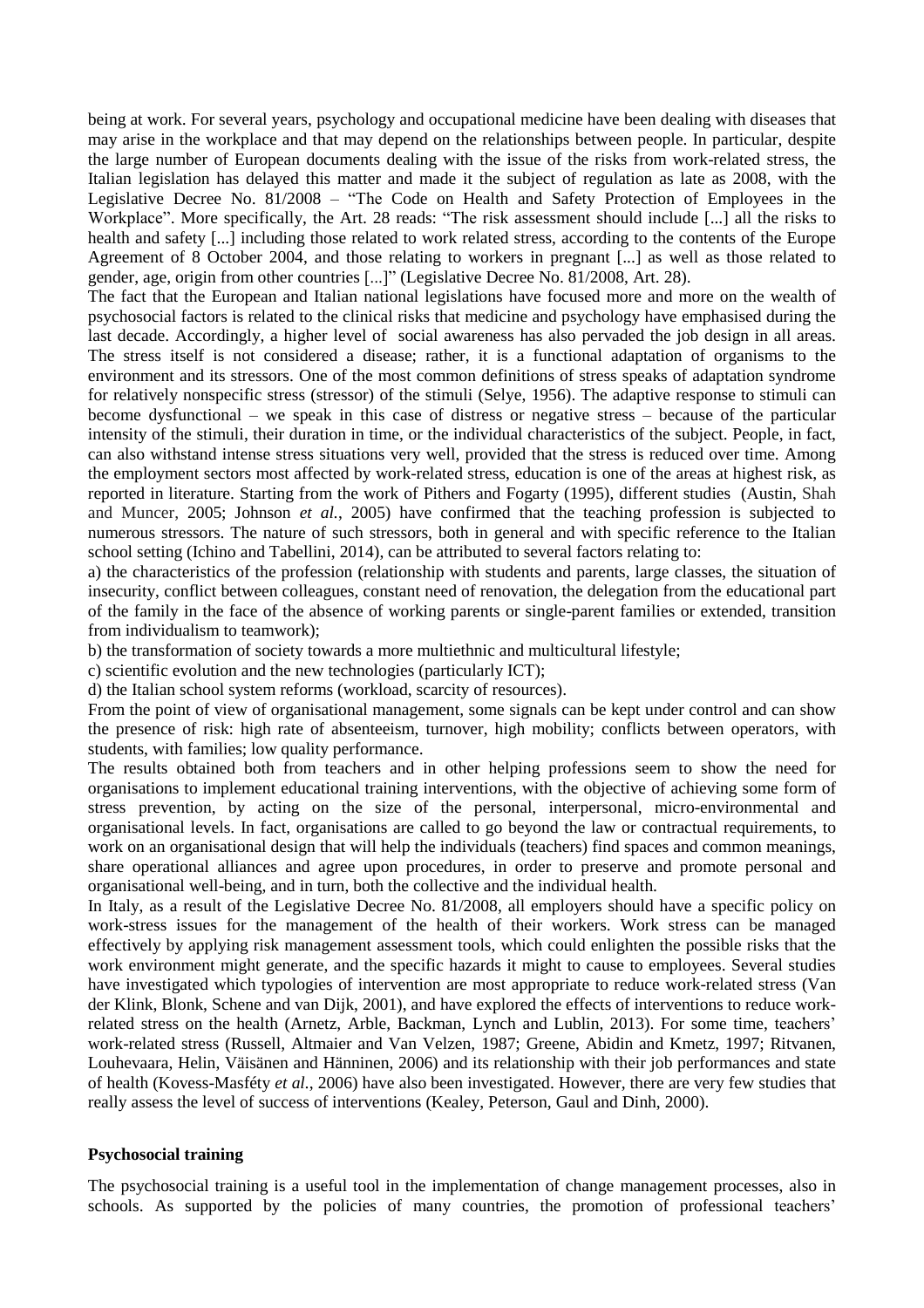development improves their teaching performance and, consequently, students' learning (Opfer, 2011). This happens only if we ensure the assimilation and application of the new knowledge for the teachers (Garet, Porter, Andrew and Desimone, 2001), through a continuous training and not with just short and sporadic interventions, which have less probability of producing a change (Ball 1994; Hawley and Valli, 1999). Another aspect to consider in the teachers' training context is the collaboration, which must remain at intermediate levels to promote change and not to disengage or determine isolation. In such a perspective, training could be a way to reduce the disaggregation of the organizational context depicted by Goffee and Jones (1996) for "fragmented" communities. Further, the teachers' change and professional development are cyclical, with a multi-causal and multidimensional nature; for change and development to occur, they must happen in multiple areas of influence (Clarke and Hollingsworth, 2002).

According to a sociological learning approach, the psychosocial training is effectiveness to produce change, when it responds to the training' needs, it focuses on social processes, it is based on practical activities and on experience. A sociological learning approach has its focus on social relationships and processes that influence the individual's values, beliefs and perceptions of their environment. According to this approach, learning is the process whereby knowledge is created through the transformation of experience (Kolb, 1984); in this context, learning and experience "mean the same thing" (Wilson and Beard, 2003). Experiential learning is the insight gained through the interactions, which build upon our past experiences and knowledge (ibidem). Bandura (1977) suggests that learning takes place through the dynamic interplay between person, environment and behaviour. Professional development is more effective when it is based on practical activities (e.g., Hawley and Valli, 1998; Putnam and Borko, 2000), which reflect the teaching method (e.g., Darling-Hammond and McLaughlin, 1999), and which require a collective participation (e.g., Desimone et al., 2002; Wayne et al., 2008). It defines the discussion of the emerged problems and the search for strategies and solutions to solve them.

The intervention conducted in our study followed the model of psychosocial training: sessions with teachers were highly interactive, with group discussion, role playing, group work and case study (Kolb, 1984; Hawley and Valli, 1998; Putnam and Borko, 2000; Wilson and Beard, 2003). In a context where technical and specialised skills are considered to be of secondary importance to more non-specific and transversal skills, it is necessary for individuals to learn how to learn, and to learn to change. We therefore have considered the training as a planned instruction in a particular skill or practice, intended to result in changed behavioural approach to the work, and thus to improved performance (Mankin, 2009). That is an approach to the psychosocial training that responds adequately to the growth of complexity by focusing on the possibility to recognise and analyse the individual, group, organisational and social reality as variously determined and composed in complex ways often unknown to the same organisational actors (Burke and Hutchins, 2007).

According to the psychosocial perspective, before designing a training intervention, it is necessary to analyse the organisational context in terms of structural and cultural characteristics; it is also necessary to clarify and revise the demand of the client, to detect and analyse the needs of the users/clients (Silberman and Auerbach, 2011). Through an integration of the obtained information, it is possible to design interventions that consider the real characteristics of the context, the needs expressed by the client, the real individuals' needs and the need of the organisation, and it is possible to realise specific training courses that respond to the identified needs and that satisfy the explicit demand (Whyte, 1991; Silberman and Auerbach, 2011). After an analysis of the organisational context and of recipients' needs, it is possible to design other phases of the training process. The execution of a psychosocial training intervention requires active methods, group techniques centred on the group and on the participants' involvement, which promote learning through the understanding and the processing experience. The effectiveness of the intervention related to the type of organisational culture, to the kind of relationship that is established between trainer and participants, to the group and teachers' resources, and to the characteristics of the training setting (Cohen, 1994). The results obtained from this type of psychosocial training are the development of cooperative relationships and the establishment of a positive climate that is appropriate to achieving the objectives of the organisation, which is reflected in the work that teachers perform in the class group, extending the benefit to the students also (Silberman and Auerbach, 2011). For these reasons, we considered important to explore the needs of teachers and we have designed the intervention of psychosocial training based on the expressed needs, and took the theme of the work-related stress into account. In addition, in psychosocial training, the group becomes a resource that can provide emotional and decisive support. Consequently the training consisted of four training modules, addressed to all the teaching staff in groups of twenty participants. What is learned about group dynamics is useful to teachers in their teaching activities with groups/classes. In the training intervention discussed in this paper, an active teaching methodology was therefore used.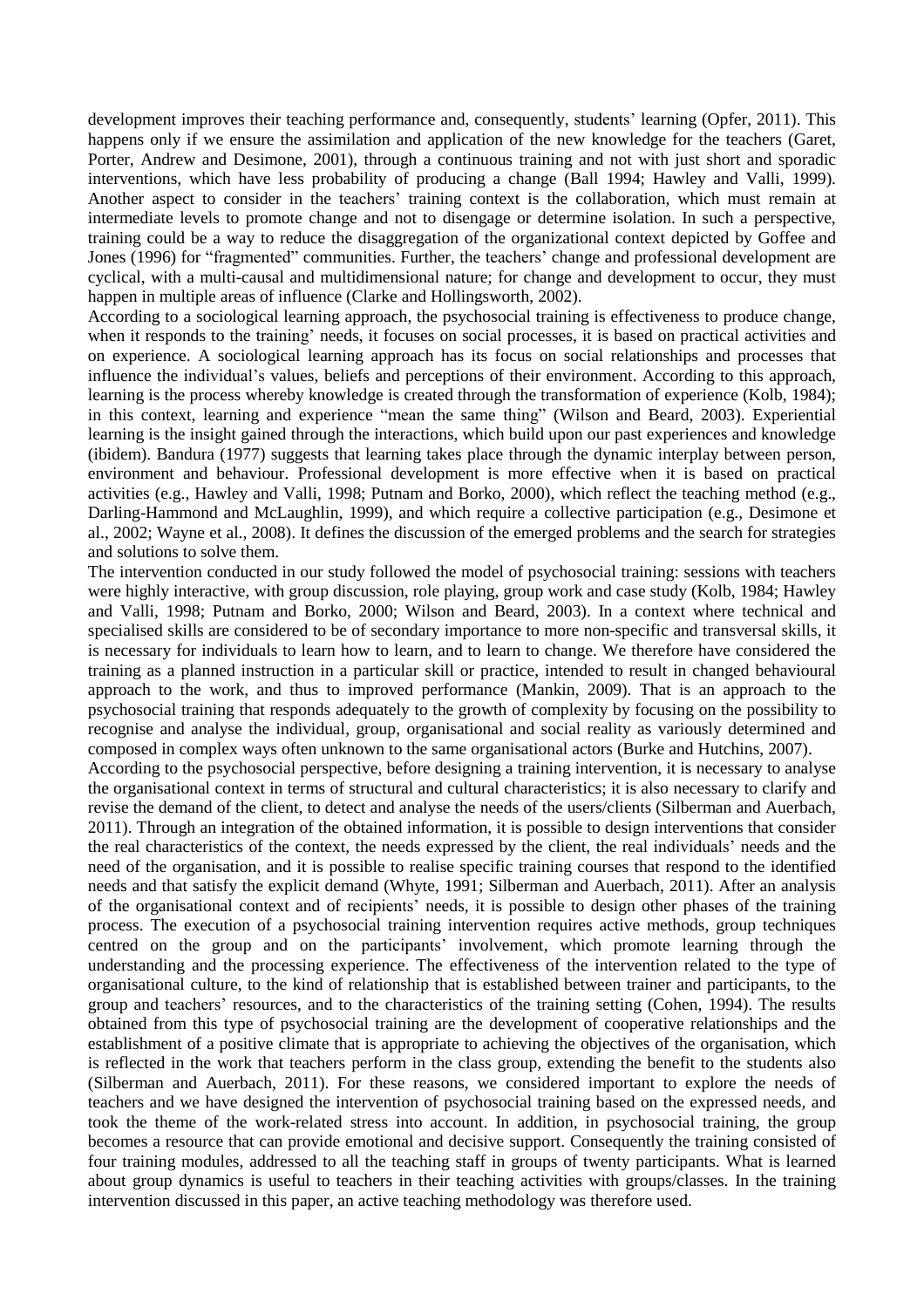In summary, the paper is focused on the theme of psychosocial training as a coping strategy to manage imposed changes in the Italian school. This training might have an impact on how teachers are coping with stress and may have an impact on some psychosocial dimensions as self-efficacy, job satisfaction and interpersonal strain. In school context, the psychosocial training might represent a solution or a prevention strategy for change management.

#### **Self-efficacy, job satisfaction and interpersonal strain**

The reform of the educational system in Italy had a strong impact on some important teachers' psychological dimensions. Such dimensions mirror effects of inertia, resistance or obstructionism to change, whereas psychosocial training can produce change over time on some dimensions as self-efficacy, job satisfaction and interpersonal strain. Changes on self-efficacy beliefs are very important, because they have a pervasive influence on different domains of functioning and are placed at the root of human agency (Bandura, 2001). The belief that one is able to control specific tasks allows people to face difficulties as challenges, and allows for focusing on problems and for the use of one's capacities and the resources available (ibidem). In addition, the more one believes in one's self-efficacy in a context, the greater one's satisfaction will be in that context; self-efficacy beliefs have proved to be a significant advantage in achieving success in many contexts including school (Bandura, 1997). The beliefs that teachers hold about their capacity to successfully meet the opportunities and challenges associated with the various tasks influences individual choices, motivation, actions, and performance.

The psychosocial dimensions analysed in this paper are linked to change management and can contribute to its effective deployment. In fact, self-efficacy has been shown as one of the strongest individual predictors of job satisfaction (Judge and Bono 2001; Caprara et al., 2003; Luthans, Zhu and Avolio, 2006; Day, Sammons, Stobard and Kington, 2007; Borgogni, Dello Russo, Petitta and Latham, 2008; Scheopner, 2010). Further, teachers who perceive difficulties as challenges, capitalise on their personal resources and are likely to attain valued outcomes according to personal standards (Caprara, Barbaranelli, Borgogni, and Steca, 2003), derive more satisfaction from work (Bandura 1997). Self-efficacious employees actively influence their context and, through this, derive more satisfaction (Bandura 1997). According to Brief's (1998) model, the individual personality characteristics' influence on job satisfaction are mediated by interpretations of job circumstances. Judge and colleagues (2000) found support for a model in which self-efficacy, as a core selfevaluation, affects job satisfaction, mediated through perceived job characteristics. The studies cited show the strong link between self-efficacy and job satisfaction.

The construct of job satisfaction has been defined in different ways and there are two common approaches to the measurement of job satisfaction (Spector, 1997): the global approach that considers job satisfaction based on an individual's overall affective reaction to his or her job, and the composite approach that assesses the pattern of attitudes a person holds regarding different facets of the job (for example, co-workers, fringe benefits, job conditions, nature of the work itself, policies and procedures, pay, and supervision). In our study we refer to the global approach and to Locke's (1976) and Spector's (1997) definitions. Locke (1969) defined job satisfaction as the extent to which the expectations that an individual holds for a job match what one actually receives from the job, and described this dimension as a pleasant or positive emotional state resulting from the appraisal of one's job experience. According to Spector (1997), job satisfaction is an attitude concerning the extent to which people like or dislike their jobs. Brief (1998) also defined Job satisfaction as an affective and/or cognitive evaluation of one's job. Given that a low level of job satisfaction predicts negative attitudes and behaviour in the work context, such as absenteeism, turnover and low productivity (Spector, 1997), an analysis of the factors that determine satisfaction or dissatisfaction is of great interest to managers and directors in an organisational context, for the creation of programs to increase job satisfaction and indirectly reduce negative behaviour. Several studies on teachers have investigated their job satisfaction (Somech and Drach-Zahavy, 2000; Nir and Bogler, 2007; Duffy and Lent, 2009; Huang and Waxman, 2009; Akhtara, Hashmib and Naqvic, 2010; Demirta, 2010; Lent *et al.*, 2011; Moè, Pazzaglia and Ronconi, 2010) and the relationship between occupational stress and job satisfaction (Prick, 1989; Smith and Bourke, 1992; Ben-Ari, Krole and Har-Even, 2003; Klassen and Chiu, 2010). In fact, job satisfaction has a key role in avoiding dysfunctional behaviour within the organisation, and it is an antecedent in preventing occupational stress (Caprara, Barbaranelli, Borgogni, and Steca, 2003).

Our study emphasises the strong links between perceived self-efficacy and stress, and specifically the links between coping, efficacy and stress (Krampen, 1988; Miller and Seltzer, 1991). Perceived self-efficacy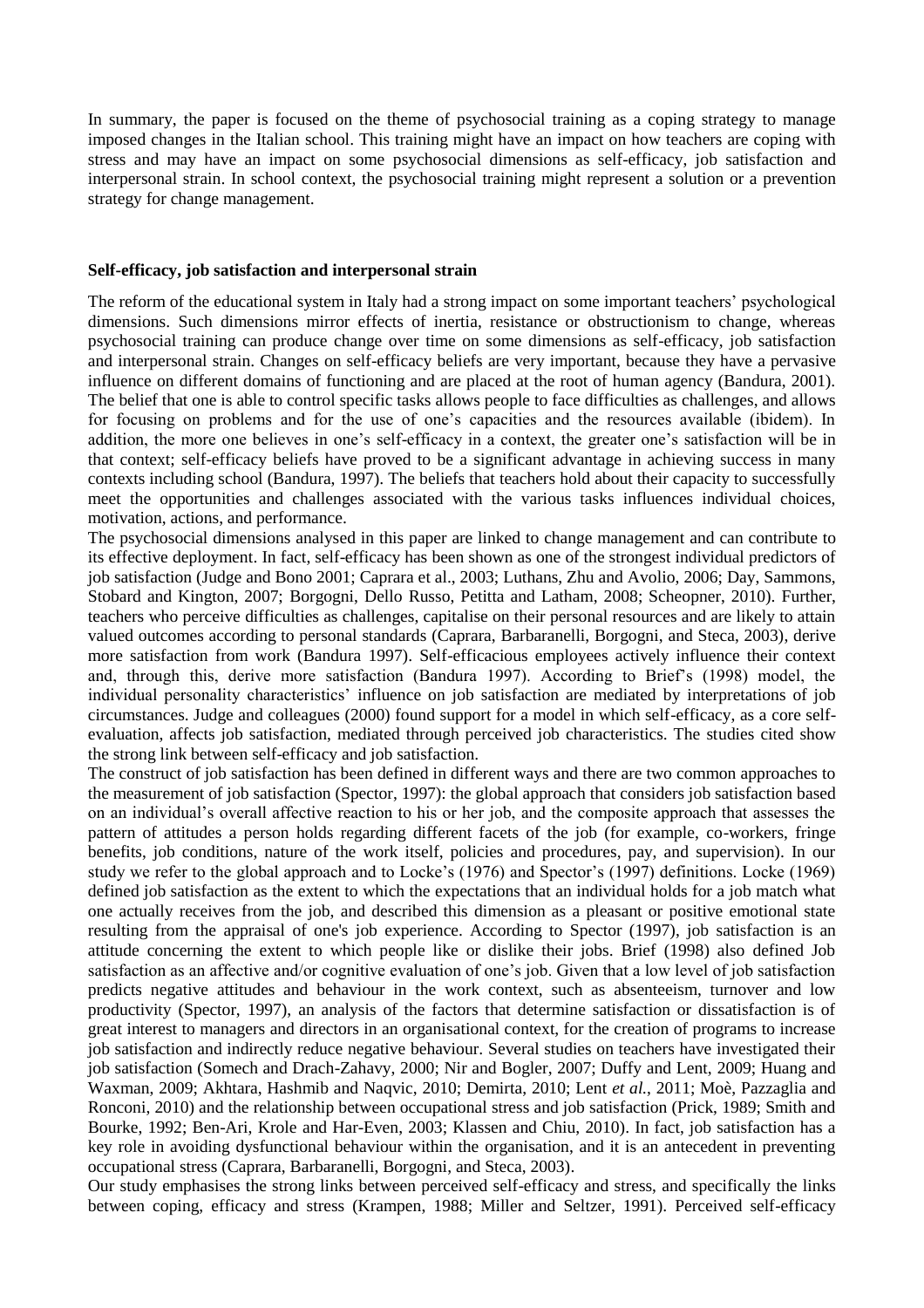refers to the person's belief in his or her ability to organise and execute the courses of action required to achieve goals (Bandura, 1997). Individuals with a stronger sense of perceived self-efficacy experience low stress in threatening or taxing situations, and experience situations as less stressful owing to their belief in their ability to cope (*ibidem*). It has been documented that perceived self-efficacy predicts the level of stress and anxiety experienced and manifested in interpersonal transactions (Alden, 1986). Exposure to chronic occupational stressors, with a low sense of efficacy to manage job demands and to enlist social support in times of difficulty, increases vulnerability to burnout (Leiter, 1992).

Starting from empirical evidences above, we decided to include the perceived self-efficacy levels' improvement in the psychosocial training program. The increase in self-efficacy beliefs can affect job satisfaction and strain.

In the last decade, definitions of teacher self-efficacy that are more complex in terms of the scope and the facets they embrace have appeared in the literature. For example, Cherniss (1993) has suggested that teacher efficacy should consist of three domains (task, interpersonal and organization), Tschannen-Moran and Woolfolk-Hoy (2001) offered a measure of teacher efficacy comprising three sub-scales (efficacy for instructional strategies, efficacy for classroom management, and efficacy for student engagement), while Friedman and Kass (2002) devised a conceptual model of teacher self-efficacy, named the "Classroom and School Context (CSC)" model of teacher efficacy. The teacher's functioning within the school comprises two basic domains: the classroom, where the teacher works with students, and the school, where the teacher functions as a member of an organisation (ibidem). In both contexts, the teacher must perform professional tasks and be involved in interpersonal relations. Considering the rise of the number of jobs in which interactions with others (e.g., team members, customers) constitute a major part of the work tasks, we argue that interpersonal relationships may represent in themselves a significant source of psychological distress, even outside the human services, in which, initially, burnout was studied exclusively. For this reason we decided to include in our study the interpersonal strain dimension. Therefore, to recapture the original social root of burnout, Borgogni *et al.* (2012) introduce the interpersonal strain concept, which refers to a specific disengagement reaction from all relevant interpersonal relationships in the workplace. That reflects a selfprotective reaction from demanding interactions and overtaxing social pressures, coming from both within and/or outside the organisation, which interferes with performance.

One of the ways to develop self-efficacy is via the direct experience, tangible in psychosocial training. High self-efficacy would weaken work-related stress (Perrewé et al. 2002; Bandura, 2006), especially when accompanied by conscious use of active coping strategies (Jex et al. 2001). Literature on stress and coping emphasises the primary role of cognitive appraisal in the stress process (Lazarus and Folkman, 1984; Moos and Schaefer, 1993). Coping is generally defined as behavioural or cognitive efforts to manage situations that are appraised as stressful; an individual effort made to reduce stress. Problem-focused coping has been associated with different levels of stress (Brown *et al.*, 2002). According to Bandura (1997), stress reactions depend on self-appraisal of one's coping capabilities. Lazarus and Folkman (1984) have defined coping as a process through which individuals, upon perceiving a situation as stressful, evaluate and implement coping strategies. Coping strategies are appraisals or behaviours employed to reduce emotional and physical reactions to stressors. Starting from these empirical evidences, we decided to include in the training a part where we implemented coping skills in the training course. We also added some parts dedicated to communication skills and problem solving. Several studies, in fact, find that communication skills prevent problems derived from work-related stress (Shimizu *et al.*, 2003), and that the problem-solving skills help to cope with stressful situations (Cox, 1987; Thoits, 1994).

## **Methods**

The research presented in this paper considers psychosocial training as a coping strategy aimed at reducing the dysfunctional effects of the described implementation paradoxes in a school. This section shows the how the design and the execution of the training program involved the school teachers, as main actors of the change processes and addressees of the initiative.

In order to investigate the effectiveness of the training program, we measured how some important psychological dimensions of work-related stress have changed over time, self-efficacy and job satisfaction. Also measured were the feelings of dejection, disengagement at work and in relationships due to exaggerated social requests, and interpersonal strain (Faragher, Cass and Cooper, 2005; Borgogni, Consiglio, Alessandri and Schaufeli, 2012).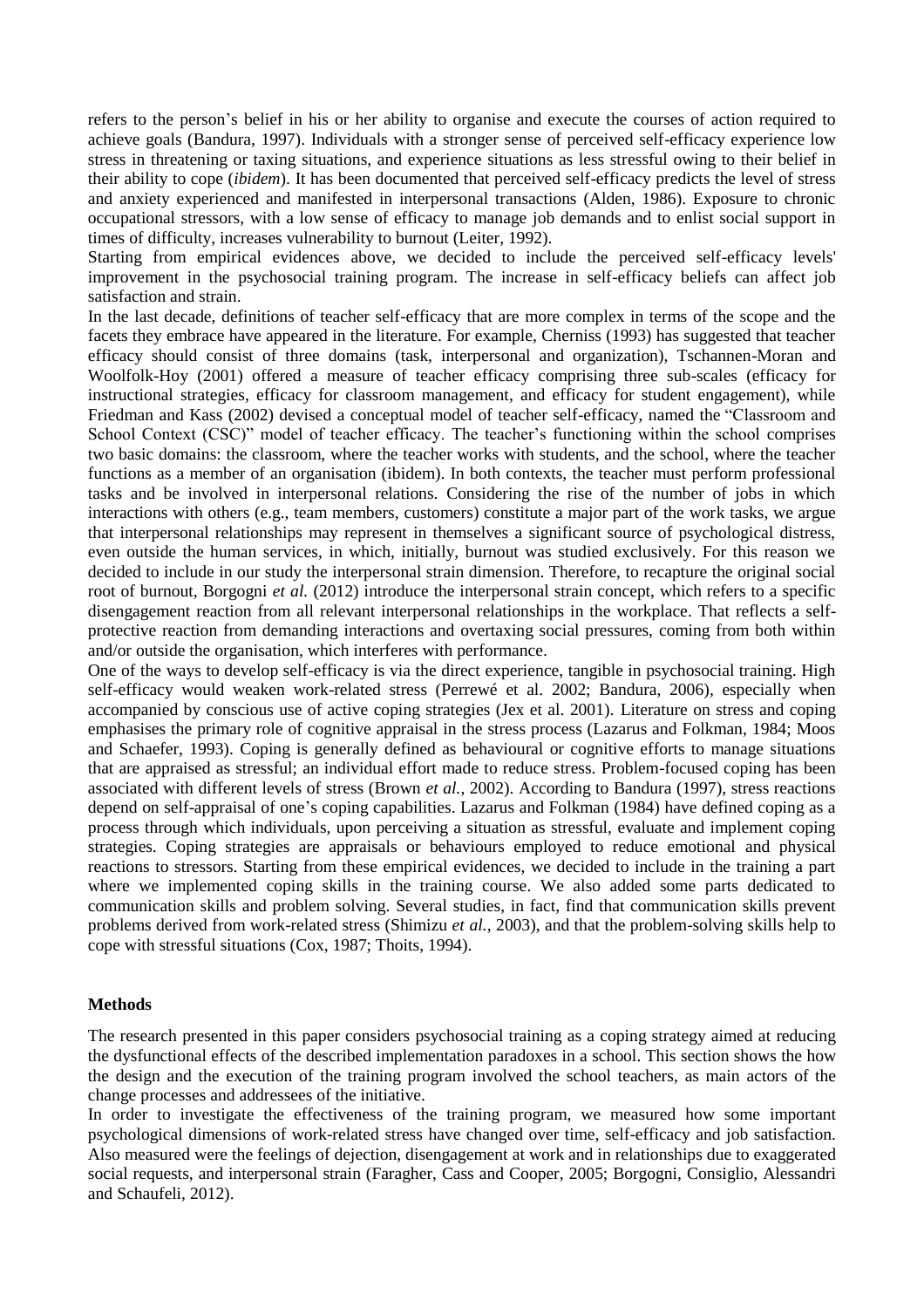## *Context and procedure*

The case under consideration is a primary school located in South Italy. This school was typical of other schools in similar areas. The story of the entire research process is shown in Diagram 1.

Diagram 1 - Outline of the research project

 $---$  Diagram  $1 -$  goes around here  $---$ 

In the year 2011, the school manager and his staff undertook to measure their work-related stress. A medium-low level of risk was found. In such cases, the law does not require the implementation of corrective actions, but training interventions are required (Legislative Decree No. 81/2008, Art. 36). Consequently, the school manager and board of teachers decided to organise, under the supervision of a psychologist, a lesson about work-related stress risk and its legal obligations.

At the end of the lesson, in order to obtain some important information about the teachers' appreciation of the lesson, and to identify the specific training needs and preferred methodologies, the QA (Assessment Questionnaire) was administered. This and other questionnaires will be better explained in the section Measures. Based on the expressed needs, and taking into account the work-related stress theme, the intervention of psychosocial training was designed. The training consisted of four training modules of three hours each, addressed to all the teaching staff in groups of twenty participants. The training project took place during the school year 2011/2012. The teachers trained in the following matters: work-related stress and coping strategies, group dynamics, effective communication, problem solving, and decision making. Tests were administered to make teachers aware about: coping strategies, communication style, ability to work in a team, and problem-solving ability. According to the model of psychosocial training, the methods used were highly interactive, with group discussion, role playing, group work and case study (Kolb, 1984; Hawley and Valli, 1998; Putnam and Borko, 2000; Wilson and Beard, 2003). The efficacy of the training was verified by administering the questionnaire QC (Questionnaire of Comparison). We administered the QC questionnaire before commencement of the training course (test) and two months after completion (retest). In order to infer that the changes were due to the intervention training, we administered the same questionnaire QC, always with the test-retest method, to a control group of other teachers from the same school who did not attend the training intervention. In this case, no change was recorded between the first and second administration. In order to measure the perceived usefulness, at the end of each training module the questionnaire QR (Questionnaire of Reaction) was administered. The results of questionnaires are listed below and discussed.

## *Sample*

The sample constituted of 126 teachers, all women, from one Italian primary school. Of these only 92 participated in the training; 34 did not participate. The absence of male teachers isn't a surprise: in Italy the majority of teachers are women (Barbieri *et al.*, 2007; OECD 2012).The mean age of the respondents was 45 years (SD = 7.3), the average tenure in the organisation was 6.7 years (SD = 7.4) and the average employment seniority in teaching was 17 years  $(SD = 8.7)$ .

#### *Measures*

## QA, Questionnaire of Assessment

We have created and administered the Questionnaire of Assessment to design the training adequately according to the teachers' conceptions and expectations. The QA, aimed to investigate the attitude towards the training received, consists of 6 items in a 5-point, Likert-type questionnaire ( $1 =$  strongly disagree to  $5 =$ strongly agree) and an open-ended question asked which topics and way preferred for the training course. The six items are: "This training was useful for me to understand what stress is and how I can manage it", "Stress can't be eliminated", "What I learned will be useful in my work life", "Stress can be managed", "The produced information lends itself to a concrete application in the work", "This training wasn't useful". The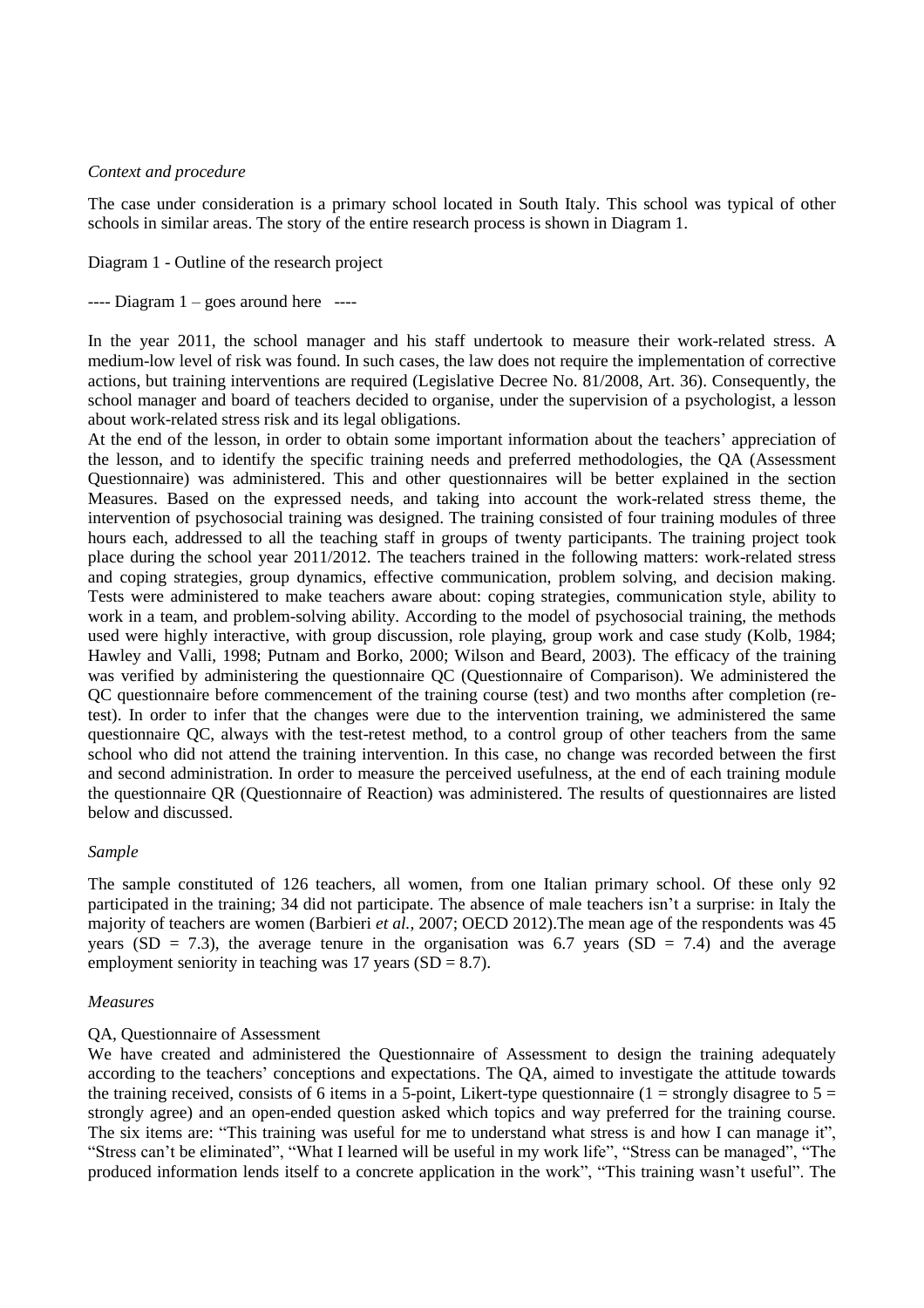open-ended question is: Which arguments would you like to discuss on a future occasion, and with which methodologies?

## QR, Questionnaire of Reaction

The reaction to the training modules has been tested through 8 items with a 5-point rating scale  $(1 = \text{strongly})$ disagree to  $5 =$  strongly agree). To the participants it was asked, at the end of each module, how much they considered useful what they learned. For the first module, they were asked about these three items: "To understand better what the stress is", "To understand how I manage the stress", "To understand how to better manage the stress". Forthe second module, they were asked about the following two items: "To understand better the group dynamics" and "To be more aware of how I work in a group". For the third module, about the following two items: "To understand better the communication processes" and "To be more aware of how I communicate". Finally, for the fourth and last module: "To understand better how to analyse the workcritical situations with co-workers".

## QC, Questionnaire of Comparison

This included three different scales, described below.

## Interpersonal strain

This scale was made starting from the original depersonalisation scale of MBI-HSS (Maslach and Jackson, 1981) and of the MBI depersonalisation scale (Kristensen *et al.*, 2005), considering also the results obtained from Borgogni and colleagues' (2007, 2012) works. In the 20-item scale, rated on a 7-point frequency scale (ranging from  $0 =$  "never" to  $6 =$  "daily"), two factors emerged that explain the total 49.23% of variance. The first factor – job strain (Cronbach's  $\alpha = .83$ ): it expresses the perceived effort to cope work (e.g., "To work all day it's a real effort for me"). Second factor – relational strain (Cronbach's  $\alpha = .85$ ): it expresses the perceived effort to cope with relational demands (e.g., "I spend a lot of time and resources to cope with the others' demands").

## Job satisfaction

According to the global approach that assesses job satisfaction based on an individual's overall affective reaction to his or her job (Spector, 1997), this construct was measured using the Brief Overall Job satisfaction measure II (Judge *et al.*, 1998). The respondents evaluated their perceptions of satisfaction concerning their current job on a response scale from 1 to 7 (1 = strongly disagree,  $7$  = strongly agree). The five items are: "I feel fairly well satisfied with my present job", "On most days I am enthusiastic about my work", "Each day of work seems like it will never end", "I really enjoy my work", "I consider my job rather unpleasant". In this study, the variance explained by the factor is 70.40% and the internal consistency of the scale was good (Cronbach's  $\alpha = .86$ ).

## Self-efficacy

Consistent with Bandura's (2006) recommendation for construct specificity, perceived work and social selfefficacy was measured by a 12-item scale (7-point scale from 1 to 7; 1 = strongly disagree,  $7 =$  strongly agree), considering Borgogni and colleagues*.* (2009). From EFA of 12 items of the scale, we obtained two factors that overall explain the 44.97 % of variance. 1° factor – Work Self-Efficacy (Cronbach's  $\alpha = .77$ ): it expresses one's own self-efficacy beliefs about different activities and challenges that are at work. (e.g., "To deal with an important project without I lose myself in thoughts and delay"). 2° factor – Social Self-Efficacy (Cronbach's  $\alpha$  = .75): it expresses self-efficacy through one's own beliefs regarding relationships with people at work (e.g., "To repair a relationship that started badly").

## **Data analysis**

To obtain factor scores of the used scales, we conducted an Exploratory Factor Analysis (EFA) using SPSS 13.0 for Windows. The consistent scale was calculated with Cronbach's alpha. Pearson correlations were performed to determine the degree of association between the various variables considered. The simple linear regression analysis was performed to determine the degree of dependence between the various variables considered. The t-test for independent samples was used as a longitudinal element to verify differences of means of the variables before and after the training intervention.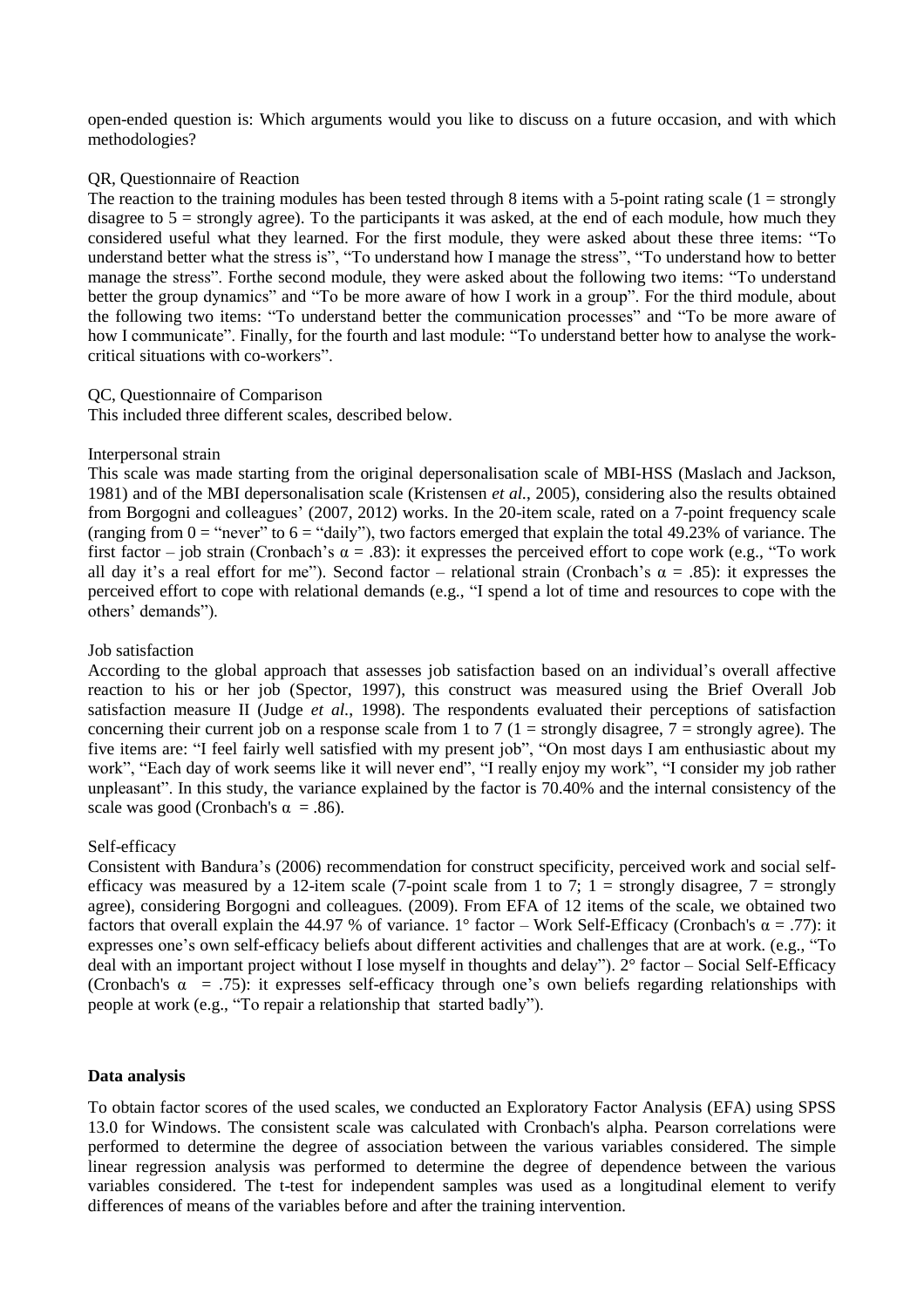## *Results of Questionnaire of Assessment*

Teachers expressed a need to study these topics: how to deal with stress, how to deal with difficult situations at school, strategies to apply to work situations, communication strategies, group dynamics, and case studies. They asked that these matters be discussed in interactive lessons in small groups, through exercises, role playing, administration of psychological tests and case studies, or through a psychosocial training rather than frontal lessons. These indications served for the design of four training modules in which all these issues have been included in the required ways.

We conducted a correlation analysis using the r Pearson coefficient between the items of QA. The following table (Table 1) shows the Pearson's correlation indices, the mean and the standard deviation for each statement of QA.

Table 1- Descriptive and Pearson correlations of QA.

 $---$  table  $1 - goes$  around here  $---$ 

This analysis has enabled us to understand not only the reaction to the lesson about work-related stress risk (see Diagram 1), but also to understand the attitude towards training in general. This attitude was taken into account in the design, as explained below.

We found a significant and positive relationship between the items "What I learned will be useful in my work life" and "This training was useful for me to understand what stress is and how can manage it"  $(r =$ .602), between this last item and "The produced information lends itself to a concrete application in the work"  $(r = .386)$ . In addition, we found a significant and positive correlation between "The produced" information lends itself to a concrete application in the work" and the items "What I learned will be useful in my work life"  $(r = .425)$  and "Stress can be managed"  $(r = .444)$ .

Statements number 3 and 5 have a difference of meaning: statement 3 ascribes the usefulness to what has been learned, statement 5 to what has been presented. According to these answers, the usefulness of the course would derive mainly from the teachers' abilities to learn rather than the presented content. Teachers have expressed substantially high beliefs of human agency.

It is also possible to note a significant but less strong correlation between the items "This training wasn't useful" and "Stress can't be eliminated" ( $r = .298$ ). Some teachers believe that it is useless to attend a course where we talk about the work-related stress, as they believe that it can't be eradicated.

Starting from the relationship between these two statements, which implies specific needs of the participants, during the course of psychosocial training we highlighted which coping strategies people can use to reduce the perception of work-related stress, and we discussed the issue of how to improve their skills in problem solving and decision making.

# *Results of Questionnaire of Reaction*

At the end of each training module, the Questionnaire of Reaction was administered to monitor the perceived utility regarding the discussed contents and the used methodologies. The results are shown in Exhibit 1.

Exhibit 1 – Percentage scores of QR.

 $---$  Exhibit  $1 - goes$  around here  $---$ 

The scores, on a five point scale, were recorded in this way: "yes" (4 and 5), "doubtful" (2 and 3), and "no" (1). The results, in percentage, are shown in the following graphic.

The monitoring data suggest a high degree of appreciation, a signal that the used contents and methodologies have satisfied the participants' expectations. The participants' evaluation of what they learned was very positive, and this denotes that the goal to make the teachers aware of themselves and of their actions was achieved. The trainer said that during the course, the class group climate was collaborative and enthusiastic. The excellent interaction between teacher and class group favoured the learning process. These results underscore the utility, in the design phase, to include the needs expressed by the recipients of the training.

## *Results of Questionnaire of Comparison*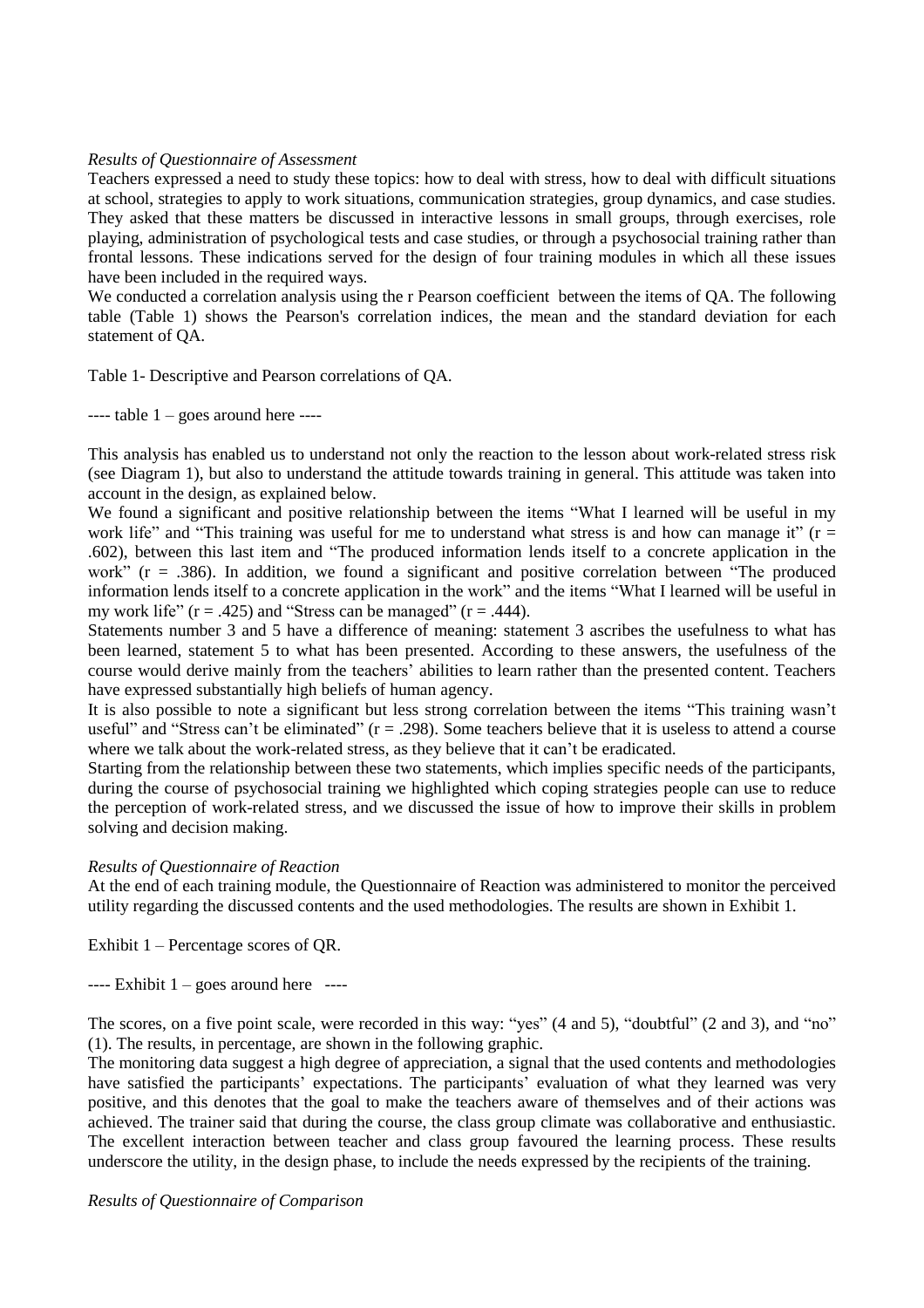The longitudinal analysis of such results verifies the effectiveness of the training. The time elapsed between the first (*ex ante*) and second administration (*ex post*) was six months. The QC was administered before starting the training intervention (*ex ante*). The training intervention lasted for four months. We again administered the QC two months after completion (*ex post*). The results of those who participated are reported in Table 2. Measurements performed on the group of non-participants ( $N = 34$ ) who gave results on the t-test are not significant (Sig.> .05).

Table 2 - Descriptive and t-test analysis of QC.

 $---$  table  $2 - goes$  around here  $---$ 

The results show a decrease, slight but significant, in relationship and job strain, and an increase, slight but significant, in self-efficacy and related work. This is what was expected. There has been no change in job satisfaction; however, this was not the subject of the training. In particular, the increase (or decrease) of job satisfaction is associated with the increase (or decrease) of social self-efficacy (Pearson's  $r = .340$ ; sig.  $=$ .001), that is, when we feel competent in our relationships, we also have a higher satisfaction in the exercise of our work. We also observed that high levels of job satisfaction are associated with low levels of relational strain (Pearson's r =  $-0.293$ ; sig. =  $0.005$ ) and of job strain (Pearson's r =  $-0.528$ ; sig. =  $0.000$ ).

Furthermore, we have conducted the simple linear regression analysis.

We place work self-efficacy as an independent variable and job strain as the dependent variable. The model proved to be adequate ( $F = 11,462$ ,  $df = 1$ ,  $Sig = .001$ ), and indexes of regression show the role of work selfefficacy to reduce the job strain ( $\mathbb{R}^2 = .061$ ,  $\beta = -.247$ ; Sig. = .001). In the second simple linear regression analysis, we have placed social self-efficacy as an independent variable, and relational strain as a dependent variable. The model proved to be adequate ( $F = 9.314$ ,  $df = 1$ , sig. = .003), and indexes of regression show the role of social self-efficacy to reduce the relational strain ( $\mathbb{R}^2 = .051$ ,  $\beta = -.225$ ; sig. = .003).

## **Discussion**

The paper dealt with the implementation paradox that the Italian educational system has been facing during the last 15 years, having on one hand the institutional rulers pushing towards a more modern and interactive educational system and the teachers feeling confused and overwhelmed with non-primary activities and concerns. In this paper we investigated such an implementation paradox by considering the school teachers as professional workers and main actors of such expected changes and we considered psychosocial training as a possible solution for solving the paradox. The above presented results suggest the effectiveness of psychosocial training programs as enablers of change. Some evidences could contribute to a wider discussion and will be subsequently illustrated.

The analysis of Questionnaire of Assessment data shows that the teachers interviewed expressed a need to study how to deal with stress at school and what strategies to adopt to deal with difficult situations. Whereas the Italian Ministry of Education has regularly tried to increase the ease of their job and the level their engagement, teachers have been increasingly subjected to numerous stressors (Pithers and Fogarty, 1995; Ichino and Tabellini, 2014) that can be attributed to several factors relating to the characteristics of the profession (as for example, relationship with students and parents, large classes, constant need of renovation, etc.), the transformation of society towards a amore multiethnic and multicultural lifestyle, scientific evolution and new technologies (particularly ICT), and the Italian school system reforms. These phenomena show the emergence of a relationship between occupational stress and job satisfaction (Prick, 1989; Smith and Bourke, 1992; Ben-Ari, Krole and Har-Even, 2003; Klassen and Chiu, 2010), and confirm that the teaching profession is subjected to numerous stressors (Pithers and Fogarty, 1995).

In our analysis the interviewed teachers highlighted that changes in the institutional setting do have an impact on individual professionals (Muzio, Brock and Suddaby, 2013). In fact, the participants complained that the profound changes that have involved the figure of the teacher, redefining tasks and roles within the school context, have produced difficulties and dissatisfaction for teachers in Italian schools (Somech and Drach-Zahavy, 2000; Nir and Bogler, 2007; Duffy and Lent, 2009; Huang and Waxman, 2009; Akhtara, Hashmib and Naqvic, 2010; Demirta, 2010; Lent *et al.*, 2011; Moè, Pazzaglia and Ronconi, 2010).

Further, the correlations analysis between items of QA shows that teachers think that during the course, they have learned something useful for their working life, and have also rated the course as useful for the study of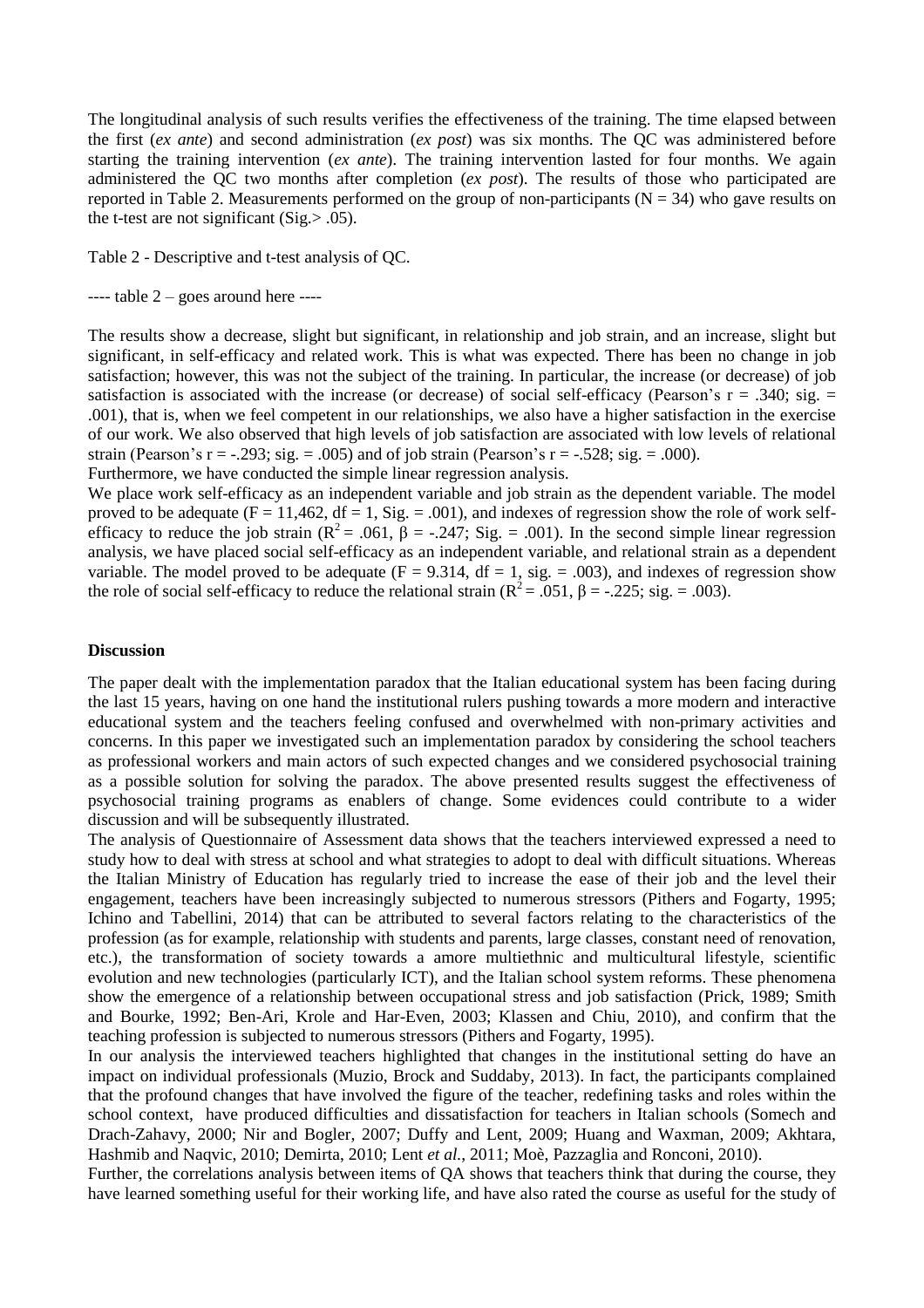stress and strategies to manage it; although asserted more weakly, they also considered it useful in applying the information presented in the work. The usefulness of the course would derive mainly from the teachers' learning abilities rather than the actual contents. Teachers have expressed substantially high beliefs of human agency that regards acts performed intentionally to achieve particular results (Bandura, 2001). The ability to generate actions for a particular purpose is its essential feature. Self-efficacy beliefs are the key element of human agency, because if people do not believe they can influence reality in some way, they do not try to do so (Bandura, 2000). In training design, this has resulted in the choice of active methodologies, where contents and learning processes are centred on the processes and the learners rather than simply on contents. The training has included the implementation of coping skills. These results highlighted which the coping strategies can be used to reduce the perception of work-related stress and we also discussed the issue about how to improve their skills in problem solving and decision making in the training.

There is an evident relationship between coping, stress and efficacy (Krampen, 1988; Miller and Seltzer, 1991). The teachers' learning abilities are linked to use of active coping (Jex *et al.* 2001). In fact, the coping allows teachers to manage situations that are appraised as stressful and, through an individual effort, to reduce stress (Lazarus and Folkman, 1984; Moos and Schaefer, 1993). The teachers have used problemfocused coping in the training and have indirectly acted on their levels of stress (Brown *et al.*, 2002). In fact, coping is a process through which individuals, upon perceiving a situation as stressful, evaluate and implement coping strategies (Lazarus and Folkman, 1984).

The teachers asked to address these matters in interactive lessons in small groups, through exercises, role playing, administration of psychological tests and case studies, or through a psychosocial training rather than frontal lessons. These indications served for the design of four training modules, in which all these issues have been included in the required ways. Results of Questionnaire of Reaction suggest a high degree of appreciation, a signal that the contents and methodologies used have satisfied the participants' expectations. The participants' evaluation of what they learned was very positive, and this denotes that the goal to make the teachers aware of themselves and of their actions in the school was achieved. The trainer said that during the course, the class group climate was collaborative and enthusiastic. The excellent interaction between teacher and class group favoured the learning process. These results underscore the utility, in the design phase, to include the needs expressed by the recipients of the training. The teachers enjoyed the experiential learning through interactions and experiences (Kolb, 1984; Wilson and Beard, 2003). The results show the effectiveness of the training program. The approach to the psychosocial training responded adequately to the needs and expectations (Burke and Hutchins, 2007; Silberman and Auerbach, 2011). The training's design has in fact considered the real needs expressed by the teachers and the real characteristics of that specific school context (Whyte, 1991; Silberman and Auerbach, 2011). The effectiveness of the training is related to the type of relationship that was established between trainer and participants, to the group and teachers' resources, and to the characteristics of the training setting (Cohen, 1994). The group becomes a resource that can provide emotional and decisive support. What is learned about group dynamics is useful to teachers in their teaching activities with their groups/classes. In the training discussed in this paper, an active teaching methodology is used.

The pre- and post-measurement data show the effectiveness of the training program as a coping strategy. In fact, the results show a decrease, slight but significant, in relationship and job strain, and an increase, slight but significant, in self-efficacy and relational work. There has been no change in job satisfaction; however, this was not the subject of the training. Rather, we observed an association of the different observed variables with job satisfaction, which is a protective factor towards work-related stress (Faragher, Cass and Cooper, 2005; Borgogni, Consiglio, Alessandri and Schaufeli, 2012). In this research, the increase (or decrease) of job satisfaction is associated with the increase (or decrease) of social self-efficacy; that is, when we feel competent in our relationships, we also experience a higher satisfaction in the exercise of our work. Our data also confirm that the more someone believes in one's self-efficacy in a context, the greater one's satisfaction will be in that context, and confirm, too, that self-efficacy is one of the strongest individual predictors of job satisfaction (Judge and Bono 2001; Caprara *et al.*, 2003; Luthans, Zhu and Avolio, 2006; Day, Sammons, Stobard and Kington, 2007; Borgogni, Dello Russo, Petitta and Latham, 2008; Scheopner, 2010). We also observed that high levels of job satisfaction are associated with low levels of relational strain. It is known in the literature that job satisfaction has a key role in avoiding dysfunctional behaviours for the organisation, and it is an antecedent in the prevention of work-related stress. Finally, the results of the regressions show that work self-efficacy reduces job strain and that social self-efficacy reduces the relational strain in agreement with other authors (e.g., Bandura, 2000); these results suggest that to reduce work-related stress, it is useful to design and implement training interventions that increase self-efficacy. Self-efficacy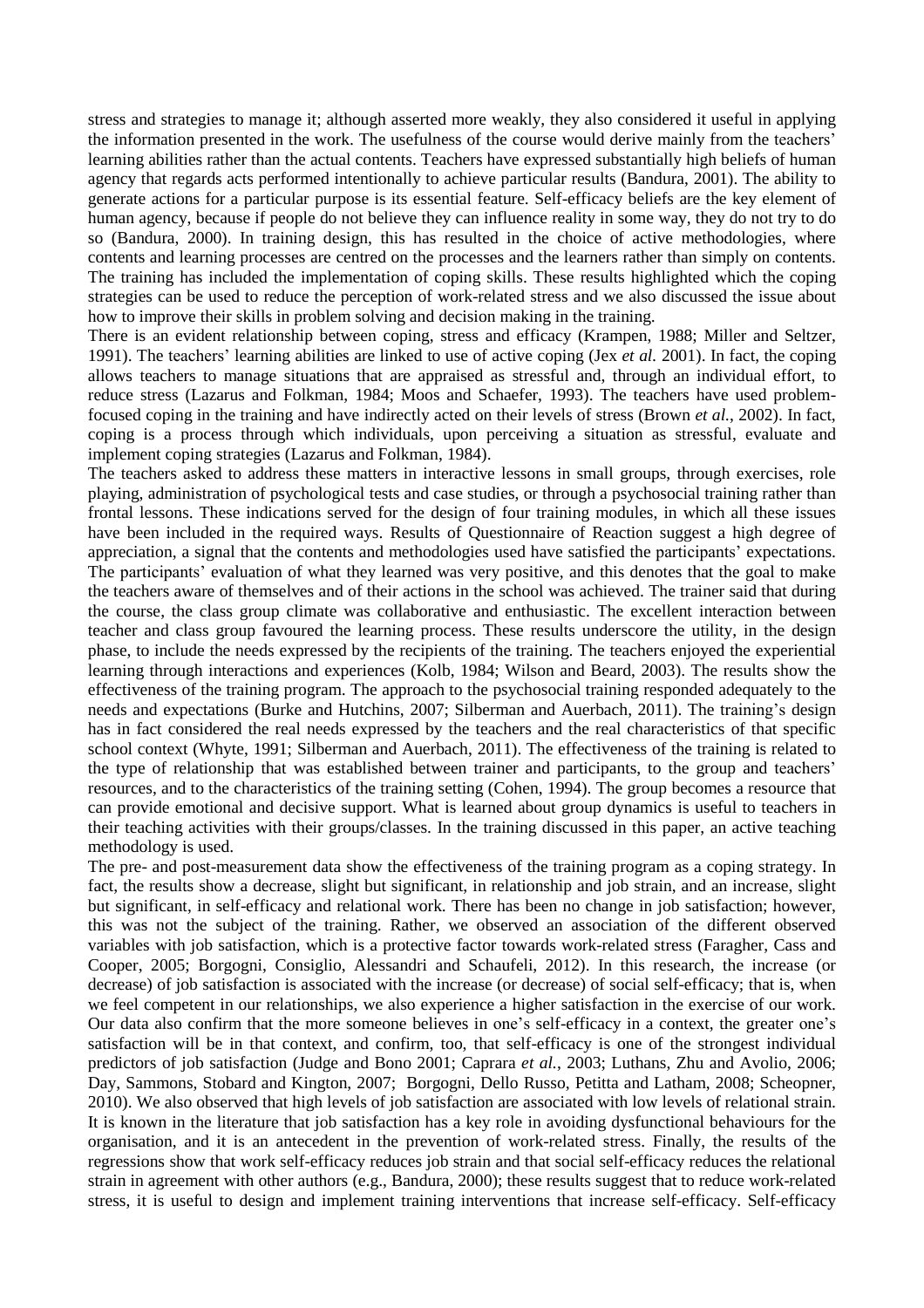beliefs have a pervasive influence on different domains of functioning, are placed at the root of human agency and are able to control specific tasks, allowing people to manage difficulties (Bandura, 2001). Our data show that individuals with a stronger sense of perceived self-efficacy experience low stress (Bandura, 1997); specifically, the teachers' self-efficacy beliefs about different activities and challenges that are at work influence the perceived effort to cope with work, and the teachers' self-efficacy beliefs about relationships with people at work influence the perceived effort to cope with relational demands.

In summary, in line with the sociological learning approach, the results enlighten the effectiveness of training programs as enablers of change, when they are based on practical activities that require a collective participation, when they focused on social relationships and processes, and when the knowledge is created through the transformation of experience. These results suggest that the training might be a successful coping strategy when it is possible to realise specific training courses that respond to the identified needs.

## **Conclusion**

This paper has presented the results of a case study about learning/change through a training project in an Italian school, taken as a case in which the implementation paradox was discussed before it happened. Specifically, this paper provides two main contributions. The first contribution concerns the criteria for educational planning. The design and implementation of a psychosocial training program of was carried out in line with the main sociological theories on learning, according to which the recipients of training are the protagonists of training (Silberman and Auerbach, 2011). We have designed the training program by combining the knowledge of the training theoretical models and the results of the analysis of teachers' responses to the Questionnaire of Assessment. The contents and methods required have been included in the programming. The knowledge of the attitude towards training and the explicit requests of the teachers have formed the same part of the training process since its design, thus leading to their participation and sharing. The training can be shared and participated in then, as confirmed by our final results, producing a real and beneficial change.

The second aspect concerns the confirmation of relationships between the analysed dimensions. Aware that an increase in job satisfaction depends on many factors (Spector, 1997; Dinham and Scott, 1998), we observed the relationships between self-efficacy and job satisfaction (Judge and Bono 2001; Caprara *et al.*, 2003; Luthans, Zhu and Avolio, 2006; Day, Sammons, Stobard and Kington, 2007; Borgogni, Dello Russo, Petitta and Latham, 2008; Scheopner, 2010). We also observed the relationships between self-efficacy and interpersonal strain (Alden, 1986; Krampen, 1988; Miller and Seltzer, 1991). In particular, we observed that an increase in self-efficacy beliefs contribute to a decrease in the relational stress perceived (Bandura, 1994; Perrewé *et al.* 2002). This result depends on the psychosocial training realised and also on the conscious use of active coping (Jex *et al.* 2001). It would be useful to do a re-test after a year's time to see if learning based on practical activities has also become professional development (Hawley and Valli, 1998; Putnam and Borko, 2000); in other words, to see the relapse in terms of individuals' knowledge, skills and competencies (Mankin, 2009). The results obtained from this type of training could produce the psychosocial development of cooperative relationships and create a positive climate. Such a climate would be appropriate for achieving the objectives of the organisation, reflected in the work that teachers employ in their groups or classes, which eventually extends the benefit to students (Silberman and Auerbach, 2011). In addition, this type of training could allow teachers to learn concepts and skills that would be useful in educational work with their class groups. The project had the uneasy task of focusing on the non-specific, horizontal skills, generally considered of secondary importance but still crucial to "learn how to learn and to learn to change". Such an approach has very deep psychosocial roots, which are supposed to respond adequately to the growth of complexity in the overall school system and in individual schools. In particular, the method depends on the possibility to recognise and to analyse the individual, group, organisational and social reality as variously determined and composed in complex ways often unknown to the same organisational actors.

To summarise, we found that the psychosocial training program allowed the achievement of important goals in terms of self-efficacy, interpersonal strain and job satisfaction. These goals are achieved by taking into account the suggestions of teachers for the training project. It is desirable that the training of teachers is a continuous training rather than short and sporadic interventions, so that it can produce change (Ball 1994; Hawley and Valli, 1999); in fact, the promotion of professional teachers' development improves their teaching activity and consequently, students' learning (Opfer, 2011).

Despite the limitation of its setting of analysis, our research confirms that training programs are important enablers for the implementation of organisational change, by nurturing the development of a positive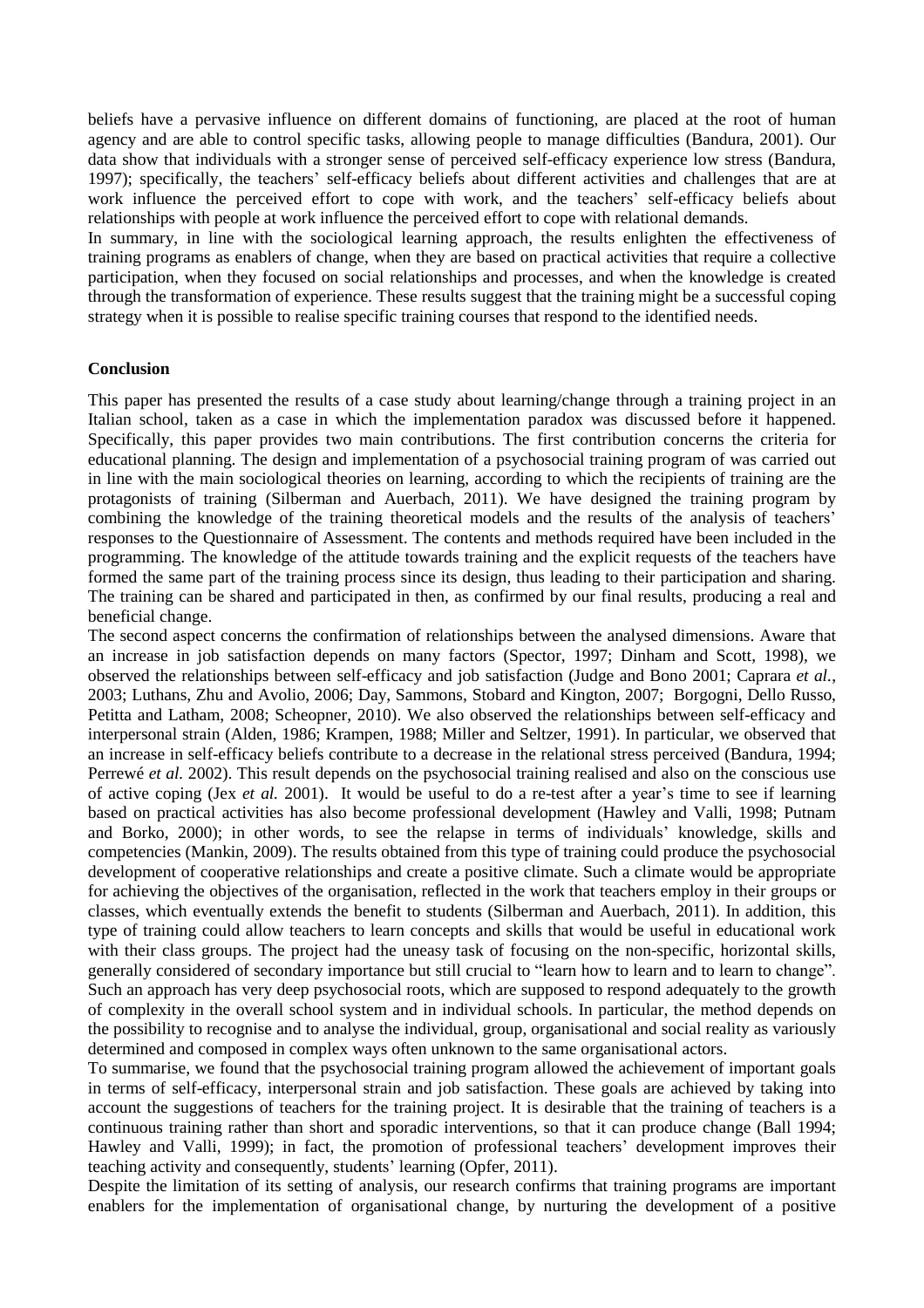working climate. We believe that policymakers and decision-makers in the education system can benefit from the proposed approach, which in short might also imply that psychosocial training could represent not only a coping strategy but also a prevention strategy to implementation paradoxes. Similar considerations may be directed to complex organisational contexts, such as universities, hospitals and prisons, regardless of their institutional configuration.

#### **References**

- Akhtara, S. N., Hashmib, M. A., and Naqvic, S. I. H. (2010) A comparative study of job satisfaction in public and private school teachers at secondary level, *Procedia Social and Behavioral Sciences*, 2, pp. 4222–4228.
- Alden, L. (1986) Self-efficacy and causal attributions for social feedback, *Journal of Research in Personality*, 20, pp. 460–473.
- Arnetz, B. B., Arble, E., Backman, L., Lynch, A., and Lublin, A. (2013) Assessment of a prevention program for work-related stress among urban police officers, *International Archives of Occupational and Environmental Health*, 86(1), pp. 79–88.
- Atkinson, E. S. (2000) An investigation into the relationship between teacher motivation and pupil motivation, *Educational Psychology*, 20(1), pp. 45–57.
- Austin V., Shah S., and Muncer S. (2005), Teacher stress and coping strategies used to reduce stress, *Occupational Therapy International*, 12 (2), pp. 63–80.
- Ball, S. (1994) *Education reform: A critical and post-structural approach* (Buckingham, Open University Press).
- Bandura, A. (1977) *Social learning theory* (New York: General Learning Press).
- Bandura, A. (1994) *Self efficacy* (Hoboken, NJ: John Wiley & Sons, Inc.).
- Bandura, A. (1997) *Self-efficacy: the exercise of control* (New York: Freeman).
- Bandura, A. (2000) Exercise of human agency through collective efficacy, *Current Directions in Psychological Science*, 51, pp. 75–78.
- Bandura, A. (2001) Sociacognitive theory: an agentic perspective, *Annual Review of Psychology*, 52, pp. 1– 26.
- Bandura, A. (2006), Guide for constructing self-efficacy scales, in F. Pajares and T. Urdan (Eds.), *Selfefficacy beliefs of adolescents* (Greenwich, CT: Information Age Publishing), pp. 307–337.
- Ben-Ari, R., Krole, R., and Har-Even, D. (2003) Differential effects of simple frontal versus complex teaching strategy on teachers' stress, burnout, and satisfaction, *International Journal of Stress Management,* 10(2), pp. 173–195.
- Borgogni, L., Dello Russo, S., Petitta, L., and Latham, G. P. (2008) Collective efficacy and organizational commitment in an Italian city hall, *European Psychologist*. Vol 14(4), 2009, 363-371
- Borgogni, L., Consiglio, C., Alessandri, G., and Schaufeli, W. B. (2012) "Don't throw the baby out with the bathwater!" Interpersonal strain at work and burnout, *European Journal of Work and Organizational Psychology*, 21(6), pp. 875–898.
- Brief, A. P. (1998) *Attitudes in and around organizations.* (Thousand Oaks, CA: Sage).
- Brock, D., Leblebici, H., and Muzio, D. (2014), Understanding professionals and their workplaces: the mission of the Journal of Professions and Organization, *Journal of Professions and Organization*, 1(1), pp. 1–15.
- Brown, J., Mulhern, G., and Joseph, S. (2002) Incident-related stressors, locus of control, coping, and psychological distress among firefighters in Northern Ireland, *Journal of Traumatic Stress*, 15, pp. 161–168.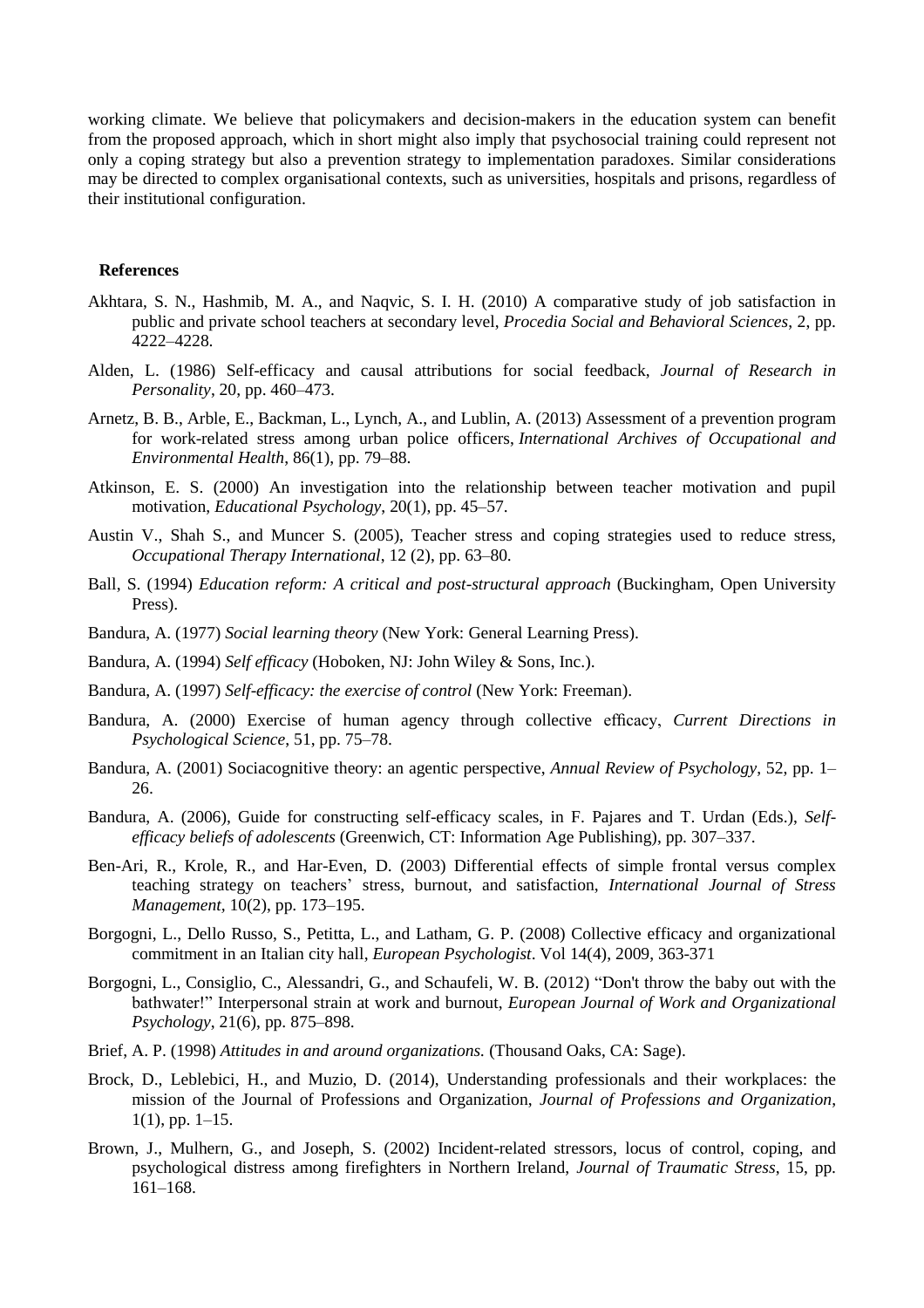- Burke, L. A., and Hutchins, H. M. (2007) Training transfer: an integrative literature review, *Human Resource Development Review*, 6(3), pp. 263–296.
- Caprara, G. V., Barbaranelli, C., Borgogni, L., and Steca, P. (2003) Efficacy beliefs as determinants of teachers' job satisfaction, *Journal of Educational Psychology* , 95(4), pp. 821–832.
- Cherniss, C. (1993) Role of professional self-efficacy in the etiology and amelioration of burnout, in W. B. Shaufeli, C. Maslach, and T. Marek (Eds.), *Professional burnout: recent developments in theory and research* (Washington, D.C.: Taylor & Francis).
- Clarke, D., and Hollingsworth, H. (2002) Elaborating a model of teacher professional growth, *Teaching and Teacher Education*, 18(8), pp. 947–967.
- Cohen, E. G. (1994) Restructuring the classroom: Conditions for productive small groups, *Review of educational research*, 64(1), pp. 1-35.
- Corey, G., Corey, M., Corey, C., and Callanan, P. (2014) *Issues and ethics in the helping professions* (Cengage Learning), 9<sup>th</sup> edition
- Cox, T. (1987) Stress, coping and problem solving. *Work & Stress,* 1(1), pp. 5-14.
- Darling-Hammond, L., and McLaughlin, M. W. (1999) Investing in teaching as a learning profession: policy problems and prospects, in L. Darling-Hammond and G. Sykes (Eds.), *Teaching as the learning profession: handbook of policy and practice*, (*Jossey-Bass Inc., San Francisco*) pp. 376–411.
- Day, C., Sammons, P., Stobart, G., and Kington, A. (2007) *Teachers matter: connecting work, lives and effectiveness* (McGraw-Hill International, England).
- Demirta, Z. (2010) Teachers' job satisfaction levels, *Procedia Social and Behavioral Science*s, 9, pp. 1069– 1073.
- Desimone, L. M., Porter, A. C., Garet, M. S., Yoon, K. S., and Birman, B. F. (2002) Effects of professional development on teachers' instruction: results from a three-year longitudinal study, *Educational Evaluation and Policy Analysis*, 24(2), pp. 81–112.
- Dinham, S., and Scott, C. (1998) A three domain model of teacher and school executive career satisfaction, *Journal of Educational Administration*, 36(4), pp. 362–378.
- Duffy, R. D., and Lent, R. W. (2009) Test of a social cognitive model of work satisfaction in teachers, *Journal of Vocational Behavior,* 75*,* pp. 212–223.
- Faragher, E. B., Cass, M., and Cooper, C. L. (2005) The relationship between job satisfaction and health: a meta-analysis, *Occupetional & Environmental Medicine*, 62, pp. 105–112.
- Friedman, I.A. and Kass, E. (2002) Teacher self-efficacy: a classroom-organization conceptualization, *Teaching and Teacher Education*, 18, pp. 675–686.
- Garet, M. S., Porter, A. C., Desimone, L., Birman, B. F., and Yoon, K. S. (2001) What makes professional development effective? Results from a national sample of teachers, *American Educational Research Journal*, 38(4), pp. 915–945.
- Goffee, R., and Jones, G. (1996) What holds the modern company together? *Harvard Business Review*, 74(6), p. 133.
- Greene, R. W., Abidin, R. R., and Kmetz, C. (1997) The index of teaching stress: a measure of studentteacher compatibility, *Journal of School Psychology*, 35(3), pp. 239–259.
- Hawley, W. D., and Valli, L. (1999) The essentials of effective professional development: a new consensus, in L. Darling-Hammond and G. Sykes (Eds.), *Teaching as the learning profession: handbook of policy and practice*, (The [Jossey-Bass](http://www.google.it/search?hl=it&tbo=p&tbm=bks&q=bibliogroup:%2522The+Jossey-Bass+education+series%2522&source=gbs_metadata_r&cad=3) education series), pp. 127-150.
- Higgs, M., and Rowland, D. (2005) All changes great and small: exploring approaches to change and its leadership, *Journal of Change Management*, 5(2), pp. 121–151.
- Huang, S. L., and Waxman, H. C. (2009) The association of school environment to student teachers' satisfaction and teaching commitment*, Teaching and Teacher [Education,](http://www.sciencedirect.com/science/journal/0742051X)* 25(2), pp. 235–243.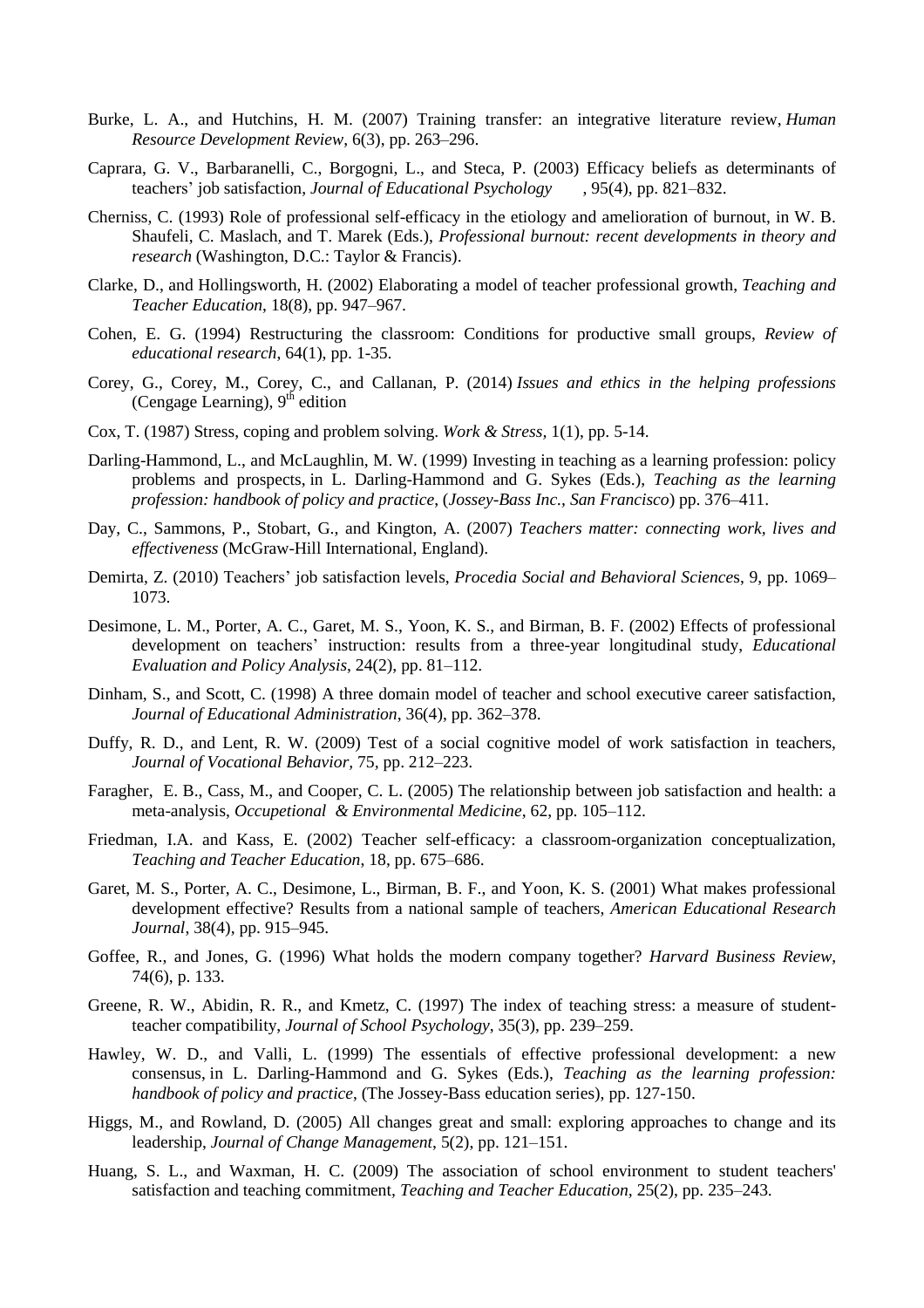- Ichino, A, and Tabellini, G. (2014) Freeing the Italian school system, *Labour Economics*, in press Available on line 1 June 2014: http://www.sciencedirect.com/science/article/pii/S0927537114000736. DOI: 10.1016/j.labeco.2014.05.009
- Jex, S. M., Bliese, P. D., Buzzell, S., and Primeau, J. (2001) The impact of self-efficacy on stressor-strain relations: coping style as an explanatory mechanism. *Journal of Applied Psychology*, 86(3), pp. 401– 409.
- Johnson S., Cooper C., Cartwright S., Donald I., Taylor P., and Millet C. (.2005), The experience of work‐ related stress across occupations, *Journal of Managerial Psychology*, 20(2), 178-187.
- Judge, T. A., Locke, E. A., Durham, C. C., and Kluger, A. N. (1998). Dispositional effects on job and life satisfaction: the role of core evaluations. *Journal of Applied Psychology*, 83, pp. 17–34.
- Judge, T. A., and Bono, J. E. (2001) Relationship of core self-evaluation traits—self-esteem, generalized self-efficacy, locus of control, and emotional stability—with job satisfaction and job performance: a meta-analysis, *Journal of Applied Psychology*, 8, pp. 80–92.
- Judge, T. A., Bono, J. E., and Locke, E. A. (2000) Personality and job satisfaction: the mediating role of job characteristics, *Journal of Applied Psychology* 85(2), pp. 237–249.
- Kealey, K. A., Peterson, A. V., Gaul, M. A., and Dinh, K. T. (2000) Teacher training as a behavior change process: principles and results from a longitudinal study, *Health Education & Behavior*, 27(1), pp. 64– 81.
- Klassen, R. M., and Chiu, M. M. (2010) Effects on teachers' self-efficacy and job satisfaction: teacher gender, years of experience, and job stress, *Journal of Educational Psychology*, 102*,* pp. 741–756.
- Kolb G.A. (1984) *Experiental learning* (New Jersey: Prentice Hall).
- Kovess-Masféty, V., Sevilla-Dedieu, C., Rios-Seidel, C., Nerrière, E., and Chee, C. C. (2006) Do teachers have more health problems? Results from a French cross-sectional survey, *BMC Public Health*, 6(1), p. 101.
- Krampen, G. (1988) Competence and control orientations as predictors of test anxiety in students. *Anxiety Research*, 1, pp. 185–197.
- Kristensen, T. S., Borritz, M., Villadsen, E., & Christensen, K. B. (2005). The Copenhagen Burnout Inventory: A new tool for the assessment of burnout. *Work & Stress*, 19, pp. 192–207.
- Lazarus, R. S., and Folkman, S. (1984) *Stress appraisal and coping* (New York: Springer).
- Leiter, M. P. (1992) Burnout as a crisis in self-efficacy: conceptual and practical implications, *Work and Stress*, 6, pp. 107–115.
- Lent, R. W., Nota, L., Soresi, S., Ginevra, M. C., Duffy, R. D., and Brown, S. D. (2011) Predicting the job and life satisfaction of Italian teachers: test of a social cognitive model, *Journal of Vocational Behavior*, 79(1), pp. 91–97.
- Locke, E. A. (1969). What is job satisfaction? *OB and Human Performance*, 4, pp 309–336.
- Locke, E. (1976) The nature and causes of job satisfaction, in M. D. Dunnette (Ed.), *Handbook of industrial and organizational psychology* (Chicago: Rand McNally), pp.1297–1349.
- Luthans, F., Zhu, W., and Avolio, B. J. (2006) The impact of efficacy on work attitudes across cultures, *Journal of World Business*, 41, pp. 121–132.
- Mankin, D. (2009) *Human resource development* (Oxford: Oxford University Press).
- Maslach, C., and Jackson, S. E. (1981). The measurement of experienced burnout, *Journal of Occupational Behavior*, 2, pp. 113–113.
- Miller, L. E., and Seltzer, J. (1991) The relationship between self-efficacy and burnout, *Journal of Health and Human Resources Administration*, 13(1), pp. 483–488.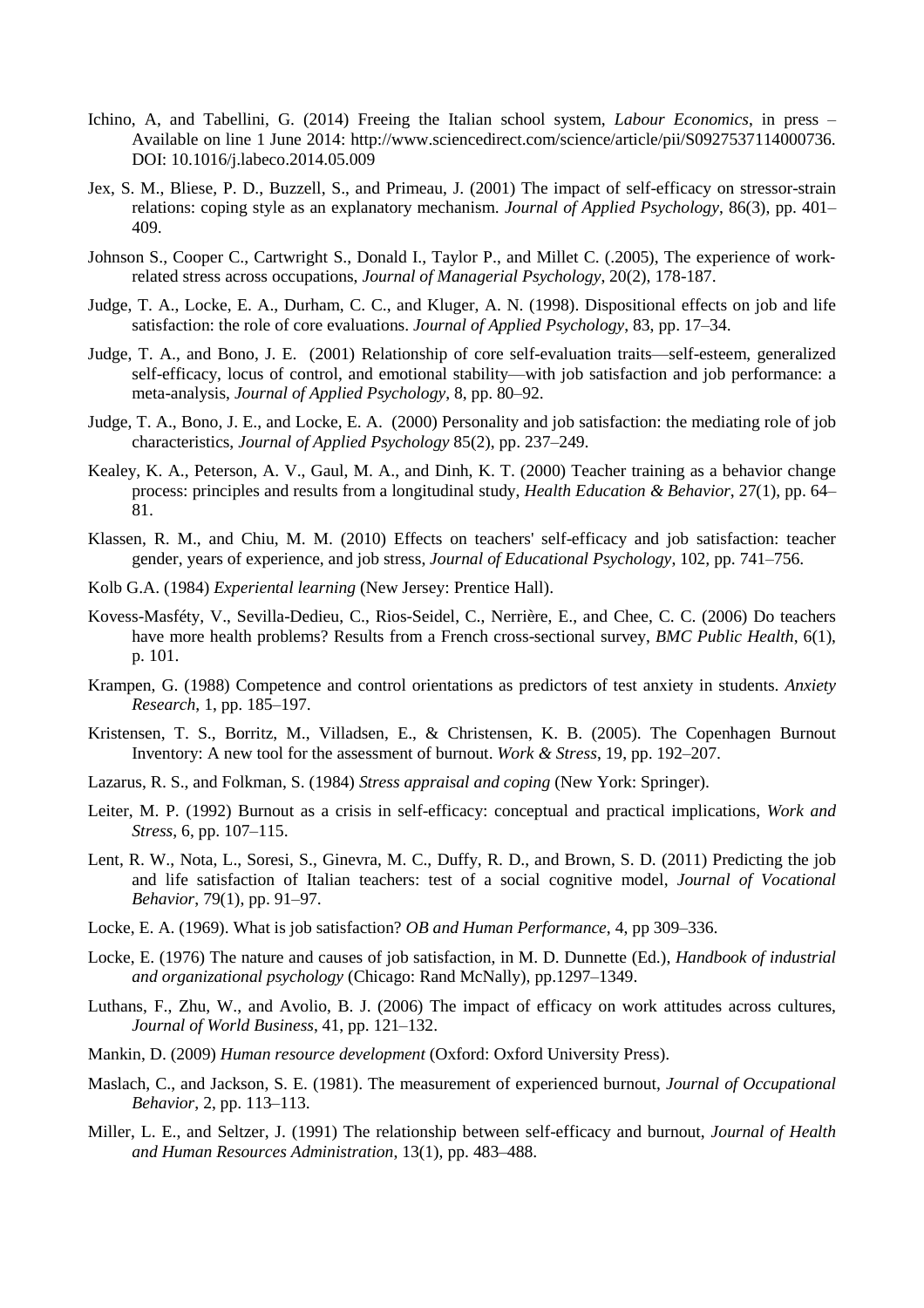- Moè, A., Pazzaglia, F., and Ronconi, L. (2010) When being able is not enough: the combined value of positive affect and self-efficacy for job satisfaction in teaching, *Teaching and Teacher Education,* 26, pp. 1145–1153.
- Moos, R. H., and Schaefer, J. A. (1993). Coping resources and processes: current concepts and measures, in L. Goldberger and S. Breznits (Eds.), *Handbook of stress: theoretical and clinical aspects*, 2nd ed. (New York: The Free Press), pp. 234–257.
- MoU MPO-MIUR 2012 Memorandum of Understanding Ministero per le Pari Opportunità (Ministry for the Equal Opportunities)-Ministero dell'Istruzione e delle Ricerca (MIUR: Ministry of Education, University and Research): http://www.ricercainternazionale.miur.it/media/2977/protocollo-miurdpo\_eng.pdf
- Muzio, D., Brock, D., and Suddaby, R. (2013) Professions and institutional change: towards an institutionalist sociology of the professions, *Journal of Management Studies*, 50(5), pp. 699–721.
- Nir, A. E., and Bogler, R. (2007) The antecedents of teacher satisfaction with professional development programs, *Teaching and Teacher [Education](http://www.sciencedirect.com/science/journal/0742051X)*, [24\(2\)](http://www.sciencedirect.com/science/journal/0742051X), pp. 377–386.
- Opfer, V. D., and Pedder, D. (2011) Conceptualizing teacher professional learning, *Review of Educational Research*, 81(3), pp. 376–407.
- Perrewé, P. L., Hochwarter, W. A., Rossi, A. M., Wallace, A., Maignan, I., Castro, S. L., ... and Van Deusen, C. A. (2002). Are work stress relationships universal? A nine-region examination of role stressors, general self-efficacy, and burnout. *Journal of International Management*, 8(2), pp. 163–187.
- Pithers, R. T., and Fogarty, G. J. (1995) Occupational stress among vocational teachers, *British Journal of Educational Psychology*, 65(1), pp. 3–14.
- Prick, L. G. M. (1989) Satisfaction and stress among teachers, *[International](http://www.sciencedirect.com/science/journal/08830355) Journal of Educational [Research,](http://www.sciencedirect.com/science/journal/08830355)* 13(4), pp. 363–377.
- Putnam, R. T., and Borko, H. (2000) What do new views of knowledge and thinking have to say about research on teacher learning?, *Educational Researcher*, pp 4–15.
- Ritvanen, T., Louhevaara, V., Helin, P., Väisänen, S., and Hänninen, O. (2006) Responses of the autonomic nervous system during periods of perceived high and low work stress in younger and older female teachers, *Applied Ergonomics*, 37(3), pp. 311–318.
- Russell, D. W., Altmaier, E., and Van Velzen, D. (1987) Job-related stress, social support, and burnout among classroom teachers, *Journal of Applied Psychology*, 72(2), p. 269.
- Scheopner, A. (2010) Irreconcilable differences: teacher attrition in public and Catholic schools, *Educational Research Review*, 5, pp. 261–277.
- Selye, H. (1956) *The stress of life* (New York, NY: McGraw-Hill).
- Shimizu, T., Mizoue, T., Kubota, S., Mishima, N., and Nagata, S. (2003) Relationship between burnout and communication skill training among Japanese hospital nurses: a pilot study, *Journal of occupational health,* 45(3), pp. 185-190.
- Silberman, M., and Auerbach, C. A. (2006) A*ctive training: a handbook of techniques, designs case examples, and tips.* (San Francisco, CA: Jossey-Bass/Pffeiffer).
- Silberman, M., and Auerbach, C. (2011) *Active training: A handbook of techniques, designs, case examples, and tips* (Vol. 13), (San Francisco, CA: John Wiley & Sons, Inc.).
- Smith, M., and Bourke, S. (1992) Teacher stress: examining a model based on context, workload, and satisfaction, *Teaching and Teacher [Education,](http://www.sciencedirect.com/science/journal/0742051X)* 8, pp. 31–46*.*
- Somech, A., and Drach-Zahavy, A. (2000) Understanding extra-role behavior in schools: the relationships between job satisfaction, sense of efficacy, and teachers' extra-role behavior, *Teaching and Teacher Education,* 16, pp. 649–659.
- Spector, P. E. (1997) *Job satisfaction: application, assessment, causes, and consequences* (Thousand Oaks, CA: Sage).